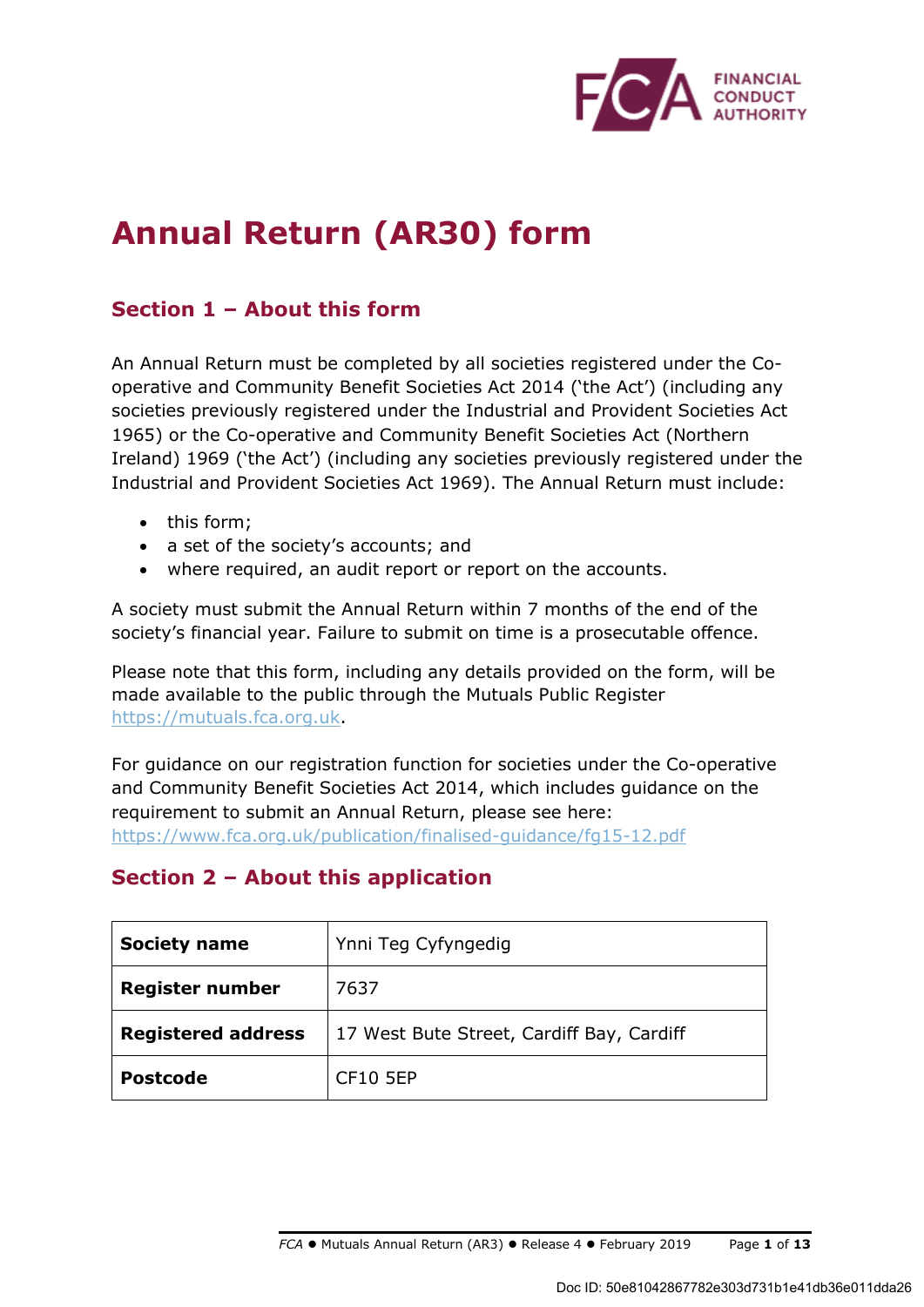## **2.1 What date did the financial year covered by these accounts end?**

|  | $ 3 1 $ $ 1 2$ $ 2 0 2 0 $ |  |  |  |  |  |  |  |
|--|----------------------------|--|--|--|--|--|--|--|
|--|----------------------------|--|--|--|--|--|--|--|

## **Section 3 – People**

**3.1 Please provide the names of the people who were directors of the society during the financial year this return covers.** Some societies use the term 'committee member' or 'trustee' instead of 'director'. For ease of reference, we use 'director' throughout this form.

| <b>Name of director</b> | Month and year of birth |      |  |
|-------------------------|-------------------------|------|--|
| Robert Proctor          | November                | 1980 |  |
| Gareth Tucker           | September               | 1978 |  |
| Jeremy Thorp            | December                | 1965 |  |
| <b>Grant Peisley</b>    | March                   | 1972 |  |
|                         |                         |      |  |
|                         |                         |      |  |
|                         |                         |      |  |
|                         |                         |      |  |
|                         |                         |      |  |
|                         |                         |      |  |
|                         |                         |      |  |
|                         |                         |      |  |

Continue on to a separate sheet if necessary.

### **3.2 All directors must be 16 or older. Please confirm this is this case:**

All directors are aged 16 or over  $\boxtimes$ 

## **3.3 Societies are within the scope of the Company Directors Disqualification Act 1986 (CDDA). Please confirm that no director is disqualified under that Act:**

No director is disqualified  $\boxtimes$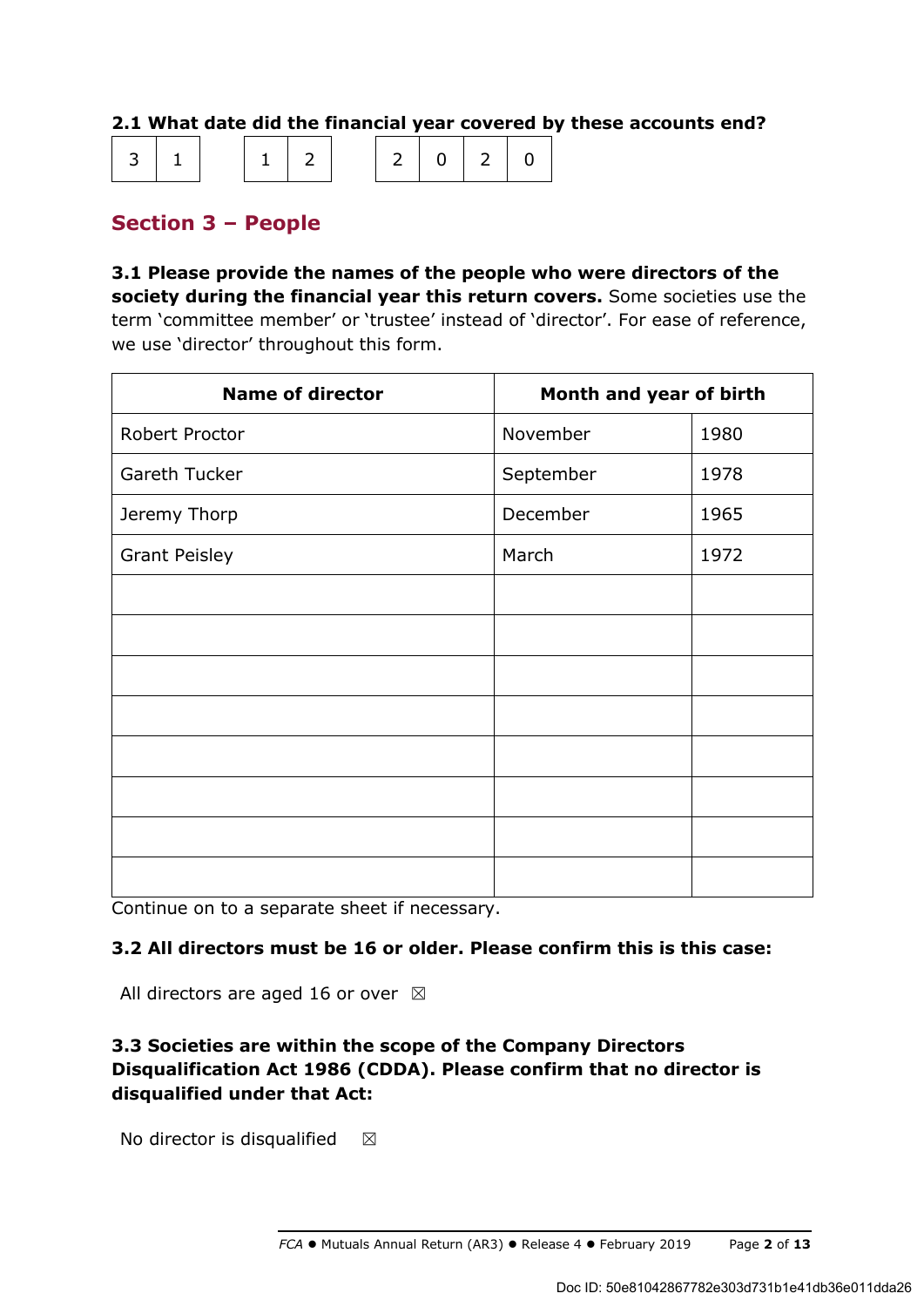**3.4 Please state any close links which any of the directors has with any society, company or authority.** 'Close links' includes any directorships or senior positions held by directors of the society in other organisations.

**Gareth Tucker**: Director of Seren Energy Limited; Seren Renewables Limited; Swansea Community Energy & Enterprise Scheme; Ynni Newydd Cyfyngedig; TrydaNi - Charge Place Wales

**Jeremy Thorp:** Director of Ynni Newydd Cyfyngedig; Community Energy Wales; Robert Owen Renewables Limited; Circular Economy Mid Wales Limited; Bike to the Future CIO; Lightfoot Enterprises; The Small Wind Co-operative Limited

**Grant Peisley**: Director of Community Energy Wales; Ynni Lleu CBC; Ynni Llyn CBC; Datblygiadau Egni Gwledig CBC; Ynni Newydd Cyfyngedig

**Robert Proctor**: Director of Ynni Newydd Cyfyngedig; Tir Awen

**3.5 Please provide the name of the person who was secretary at the end of the financial year this return covers.** Societies must have a secretary.

| <b>Name of secretary</b> | Month and year of birth |      |  |
|--------------------------|-------------------------|------|--|
| <b>Robert Proctor</b>    | November                | 1980 |  |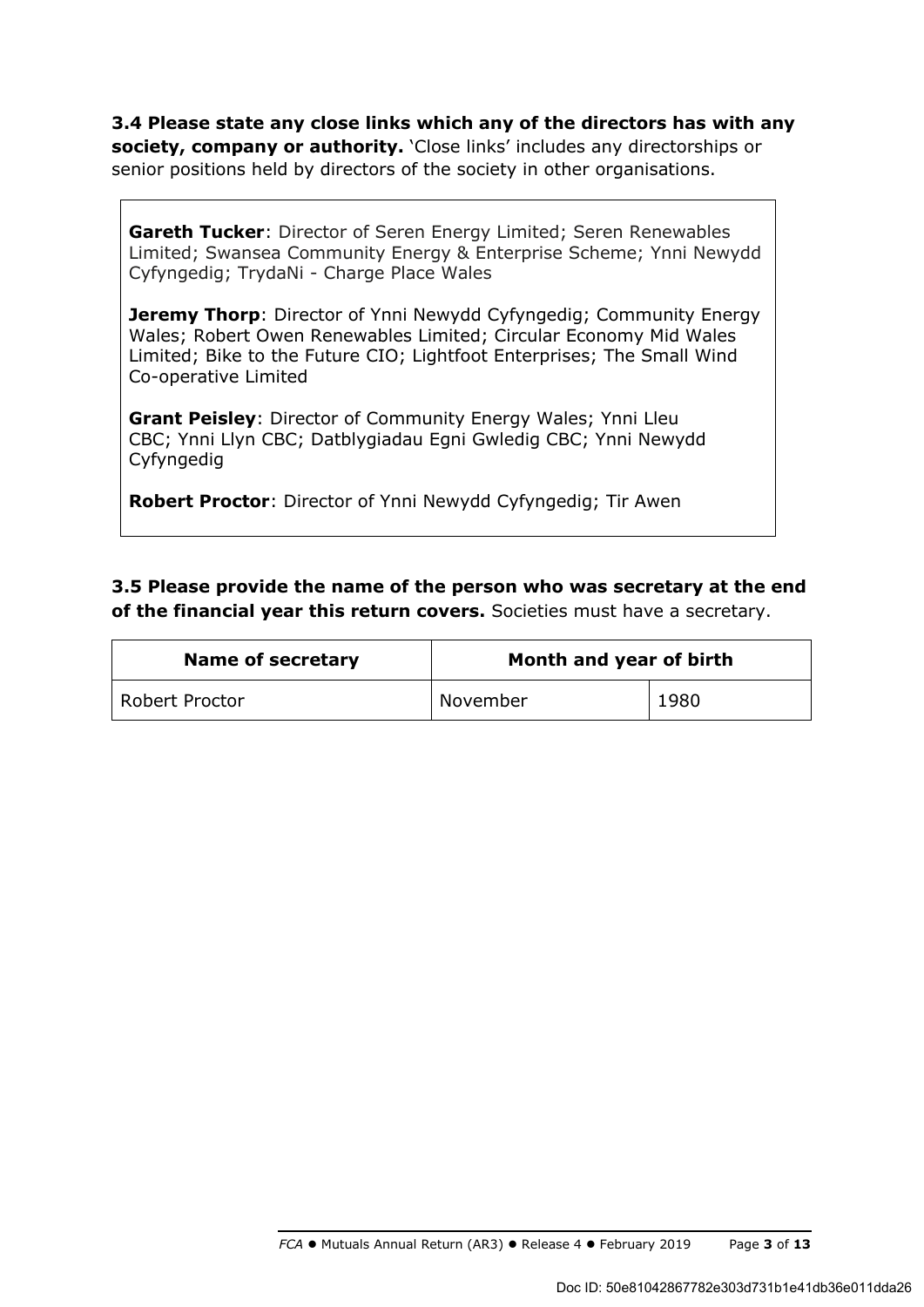## **Section 4 – Financial information**

## **4.1 Please confirm that:**

| accounts are being submitted with this form                                         |   |
|-------------------------------------------------------------------------------------|---|
| the accounts comply with relevant statutory and<br>accounting requirements          | M |
| the accounts are signed by two members and<br>the secretary (3 signatures in total) |   |

## **4.2 Based on the accounts, please provide the information requested below for the financial year covered by this return.**

| Number of members                                | 204          |
|--------------------------------------------------|--------------|
| Turnover                                         | 246,775      |
| Assets                                           | 1,914,951    |
| Number of employees (if any)                     | $\mathbf{2}$ |
| Share capital                                    | 494,454      |
| Highest rate of interest paid on shares (if any) | 3.2%         |

### **4.3 What Standard Industrial Classification code best describes the**

**society's main business?** Where more than one code applies, please select the code that you feel best describes the society's main business activity. You will find a full list of codes here: **http://resources.companieshouse.gov.uk/sic/**

35110 – Production of Electricity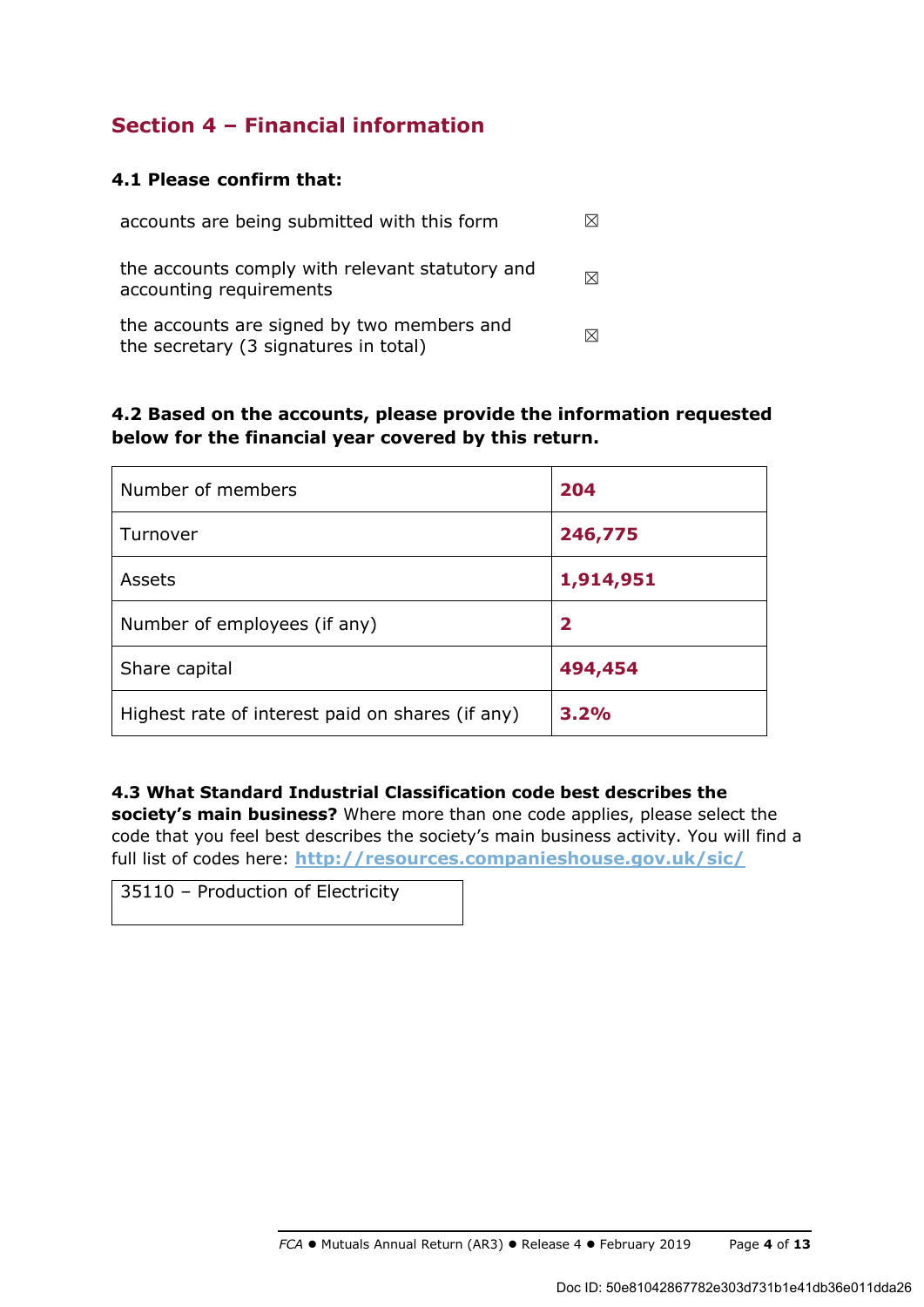## **Section 5 – Audit**

Societies are required to appoint an auditor to audited unless they are small or have disapplied this requirement. For further guidance see chapter 7 of our guidance: **https://www.fca.org.uk/publication/finalised-guidance/fg15- 12.pdf**

## **5.1 Please select the audit option the society has complied with:**

| Full professional audit          |   |
|----------------------------------|---|
| Auditor's report on the accounts | ⋈ |
| Lay audit                        |   |
| No audit                         |   |

## **5.2 Please confirm the audit option used by the society is compliant with the society's own rules and the Act**

We have complied with the audit requirements  $\boxtimes$ 

## **5.3 Please confirm any audit report (where required) is being submitted with this Annual Return**

Yes  $\boxtimes$ 

Not applicable  $\Box$ 

The information below impacts the level of audit required of the society's accounts. Please provide answers to the following questions.

## **5.4 Is this society accepted by HM Revenue and Customs (HMRC) as a charity for tax purposes?**

| Yes | П |
|-----|---|
| No  | ⊠ |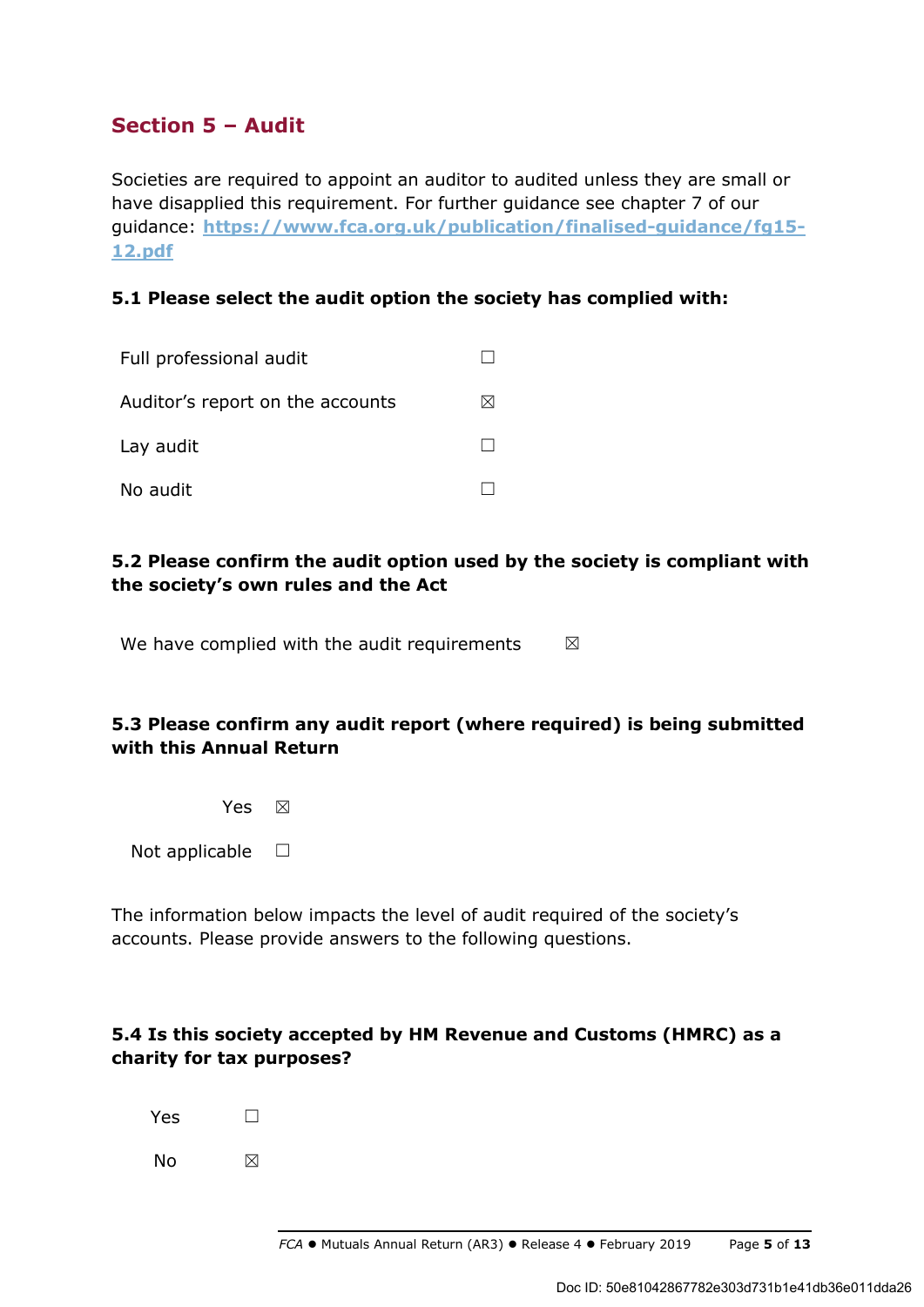## **5.5 If the society is registered with the Office of the Scottish Charity Regulator (OSCR) please provide your OSCR registration number.**

Not applicable  $\boxtimes$ OSCR number:

### **5.6 Is the society a housing association?**

No ☒ Go to **section 6**

Yes ☐ Go to question **5.7**

## **5.7 Please confirm which housing regulator you are registered with, and provide the registration number they have given you:**

|                                                  | Registration number |
|--------------------------------------------------|---------------------|
| Homes and Communities Agency                     |                     |
| Scottish Housing Regulator                       |                     |
| The Welsh Ministers                              |                     |
| Department for Communities<br>(Northern Ireland) |                     |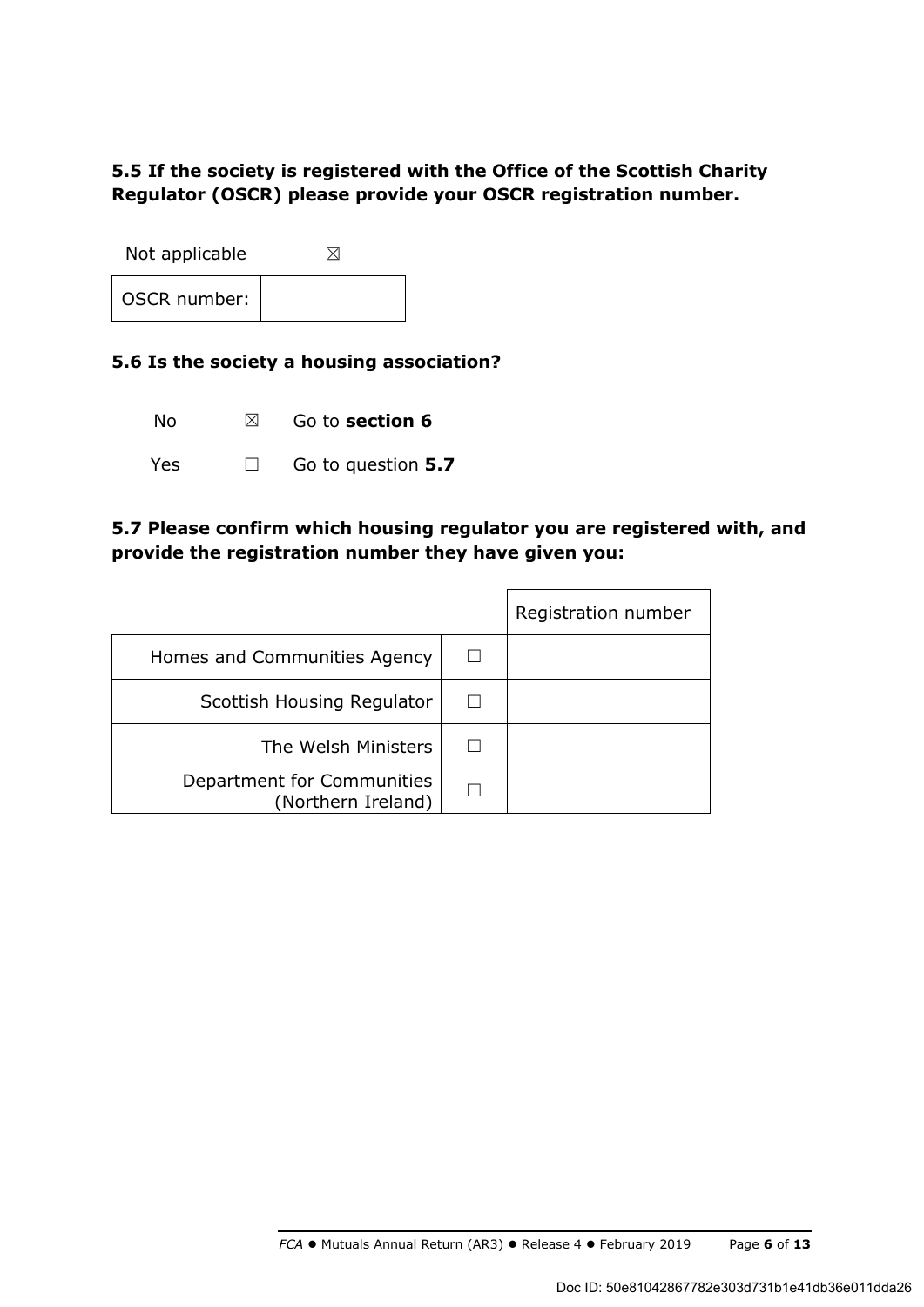## **Section 6 – Subsidiaries**

## **6.1 Is the society a subsidiary of another society?**

| Yes | $\mathbf{I}$ |
|-----|--------------|
| No  | ⊠            |

**6.2 Does the society have one or more subsidiaries?** (As defined in sections 100 and 101 of the Act)

| Yes  | $\Box$      | Continue to question 6.3 |
|------|-------------|--------------------------|
| . No | $\boxtimes$ | Continue to Section 7    |

**6.3 If the society has subsidiaries, please provide the names of them below** (or attach an additional sheet)

| <b>Registration</b><br><b>Number</b> | <b>Name</b> |
|--------------------------------------|-------------|
|                                      |             |
|                                      |             |
|                                      |             |
|                                      |             |

**6.4 Please provide below (or on a separate sheet) the names of subsidiaries not dealt with in group accounts (if any) and reasons for exclusions:** (the society must have written authority from us to exclude a subsidiary from group accounts)

| Registration<br><b>Number</b> | <b>Name</b> | <b>Reason for exclusion</b> |
|-------------------------------|-------------|-----------------------------|
|                               |             |                             |
|                               |             |                             |
|                               |             |                             |
|                               |             |                             |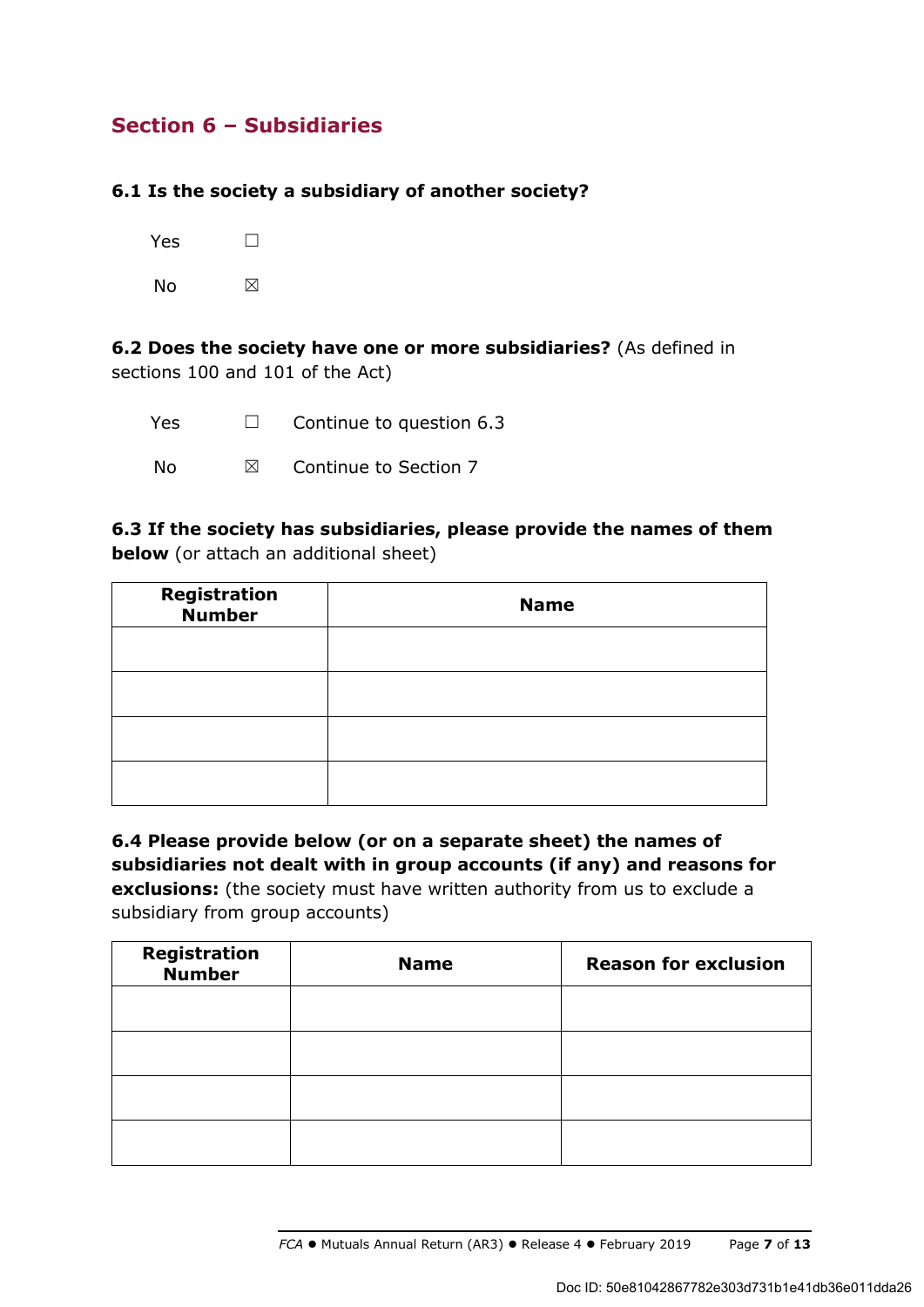## **Section 7– Condition for registration**

All societies are registered meeting one of two conditions for registration. These are that the society is either:

- a bona fide co-operative society ('co-operative society'); **or**
- are conducting business for the benefit of the community ('community benefit society').

A society must answer the questions set out in either Section 7A or Section 7B of this form, depending on which condition of registration it meets.

If you are not sure which condition for registration applies to the society please see chapters 4 and 5 of our guidance:

https://www.fca.org.uk/publication/finalised-guidance/fg15-12.pdf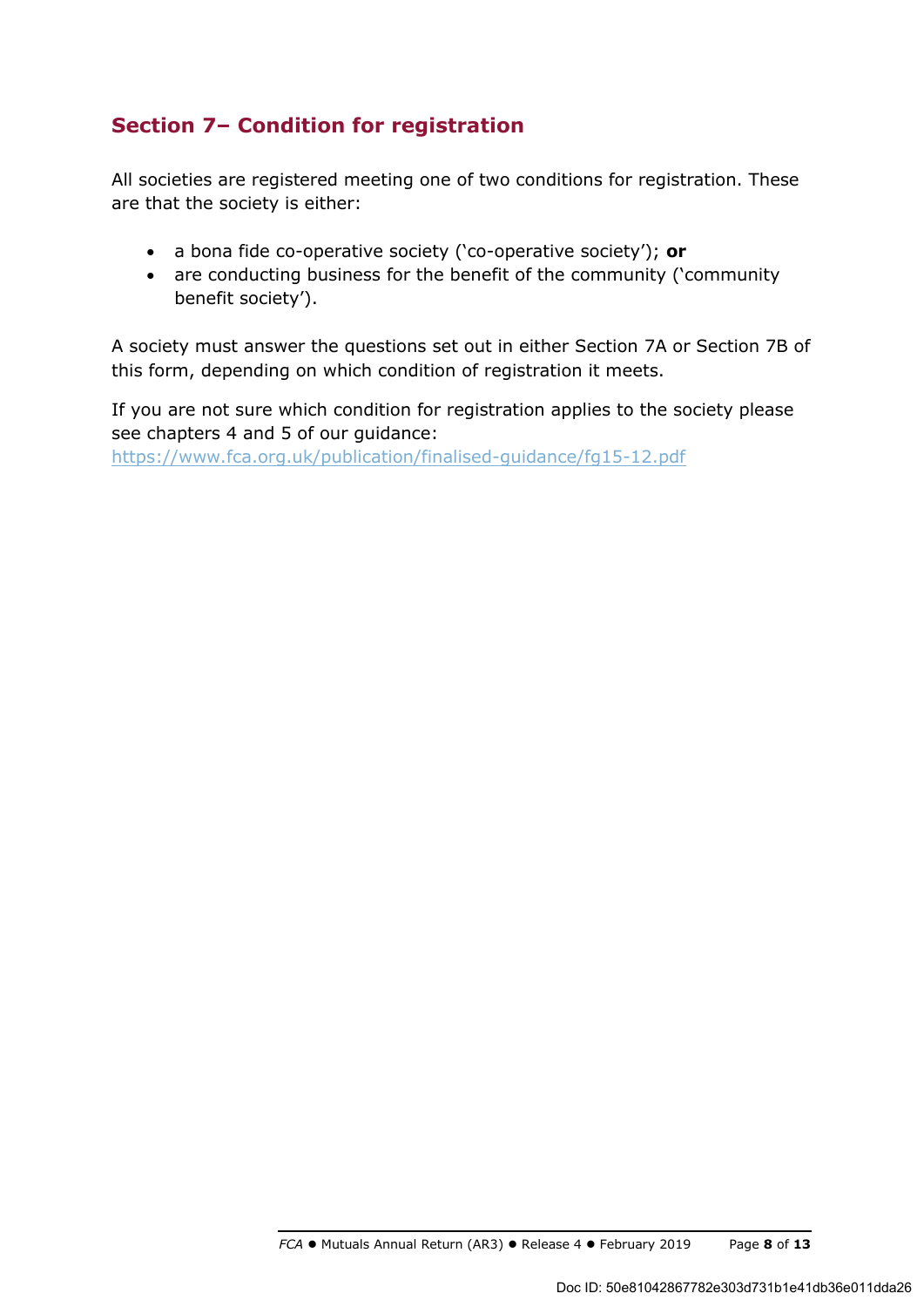## **Section 7A - Co-operative societies**

Co-operative societies must answer the following questions in relation to the financial year covered by this return.

**7A.1 What is the business of the society?** For example, did you provide housing, manufacture goods, develop IT systems etc.

**7A.2 Please describe the members' common economic, social and cultural needs and aspirations.** In answering this question, please make sure it is clear what needs and aspirations members had in common.

**7A.3 How did the society's business meet those needs and aspirations?**  You have described the society's business answer to question 7A.1, and in question 7A.2 you have described the common needs and aspirations of members. Please now describe how during the year that business met those common needs and aspirations.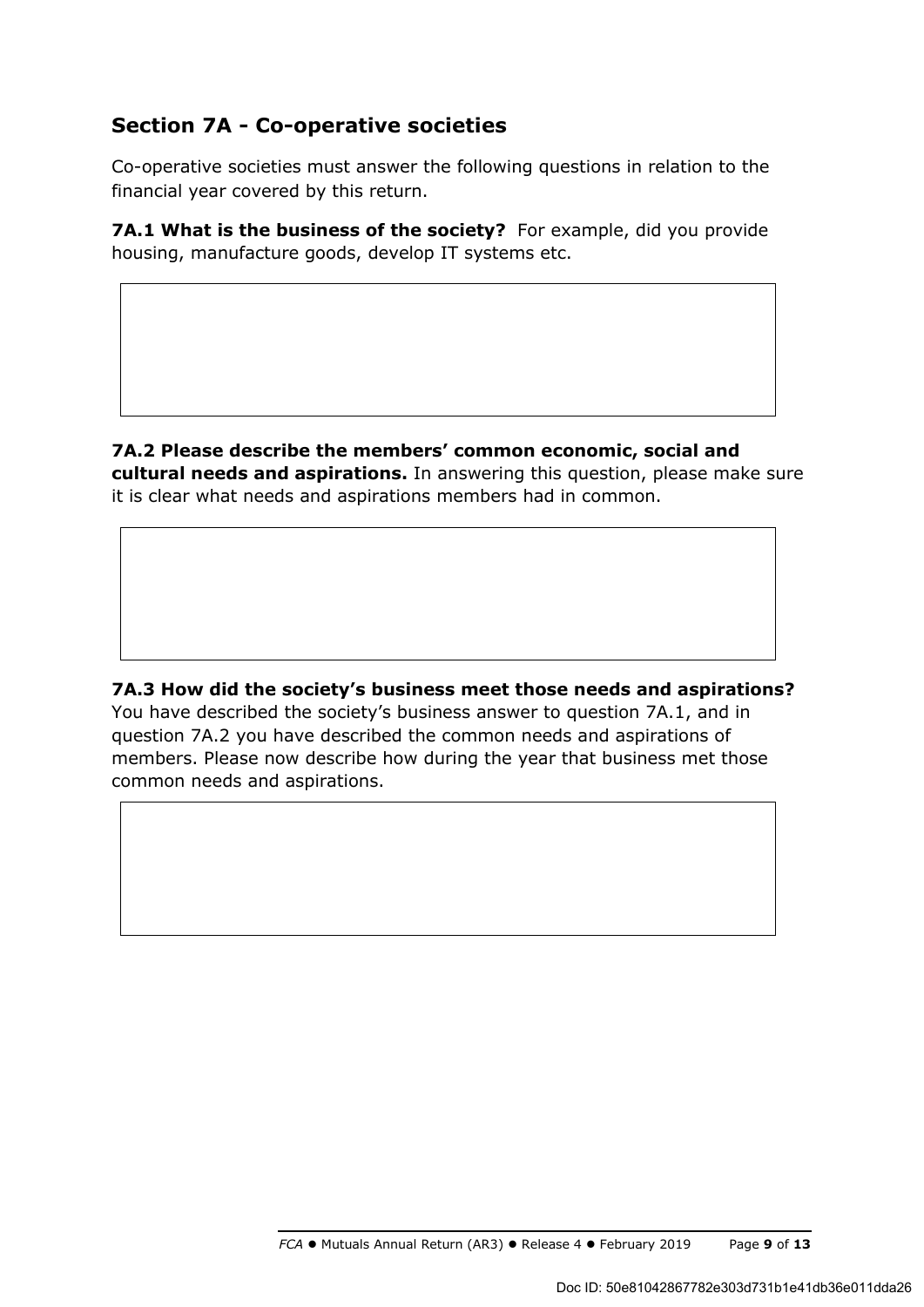**7A.4 How did members democratically control the society?** For example, did the members elect a board at an annual general meeting; did all members collectively run the society.

**7A.5 What did the society do with any surplus or profit?** For instance, did you pay a dividend to members (and if so, on what basis); did money get reinvested in the business; put into reserves; used for some other purpose?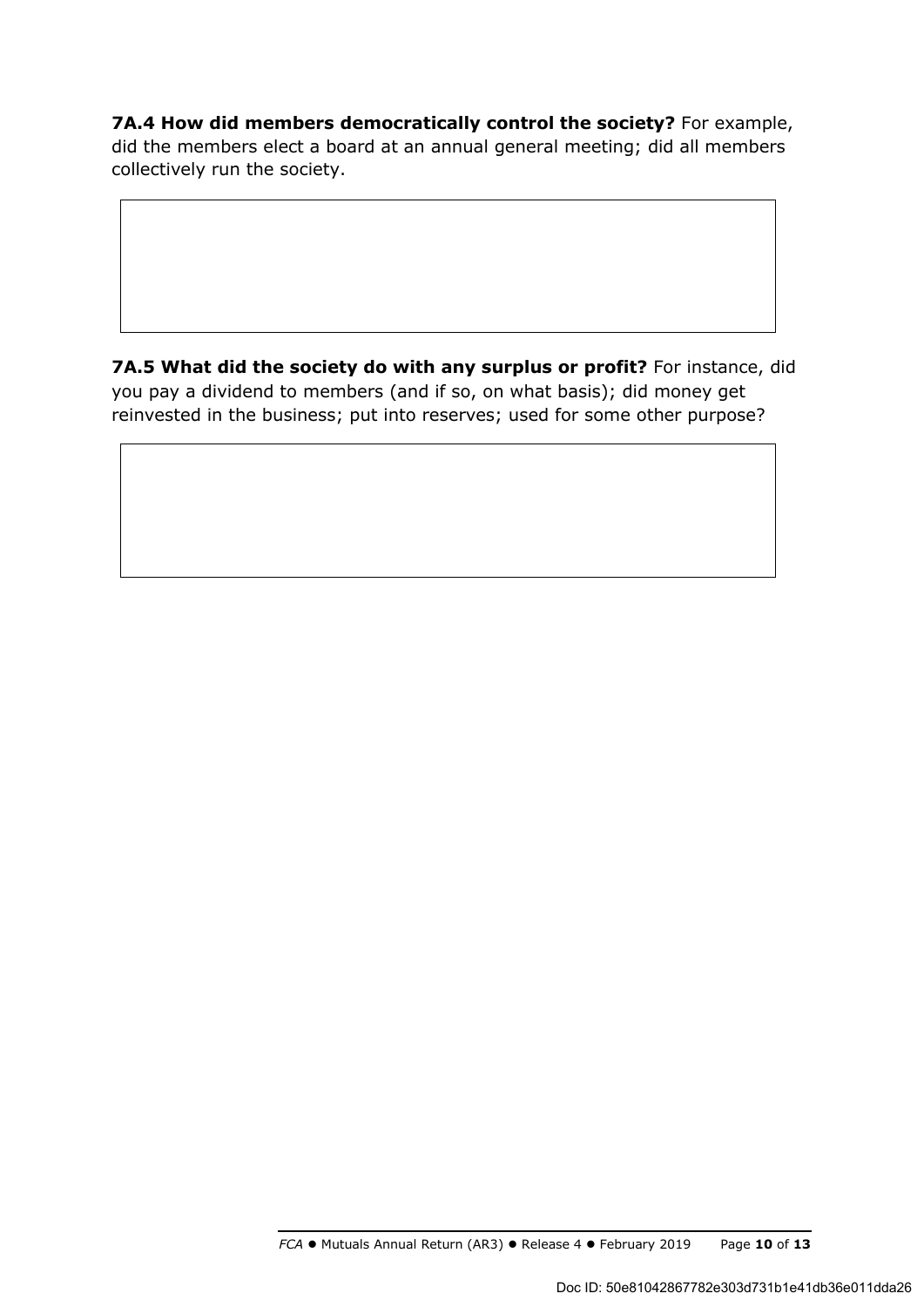## **Section 7B - Community benefit societies**

Community benefit societies must answer the following questions in relation to the financial year covered by this return.

**7B.1 What is the business of the society?** For example, did you provide social housing, run an amateur sports club etc.

The core business of the Society is the production of low-carbon electricity from a wind turbine. The electricity produced is sold to the Grid.

## **7B.2 Please describe the benefits to the community the society**

**delivered?** Here we are looking to see *what* the benefits to the community were. Community can be said to be the community at large. For example, did you relieve poverty or homelessness through the provision of social housing.

The wind turbine produced 2052 MWh of low-carbon electricity in 2020, thereby contributing to the mitigation of the effects of climate change by delivering over 2.14 tonnes of carbon savings per member.

**7B.3 Please describe how the society's business delivered these benefits?** The business of the society must be conducted for the benefit of the community. Please describe *how* the society's business (as described in answer to question 7B.1) provided benefit to the community.

The low carbon electricity produced by the wind turbines displaced the requirement for conventionally-generated electricity, thereby displacing carbon emissions and helping to mitigate the effects of climate change.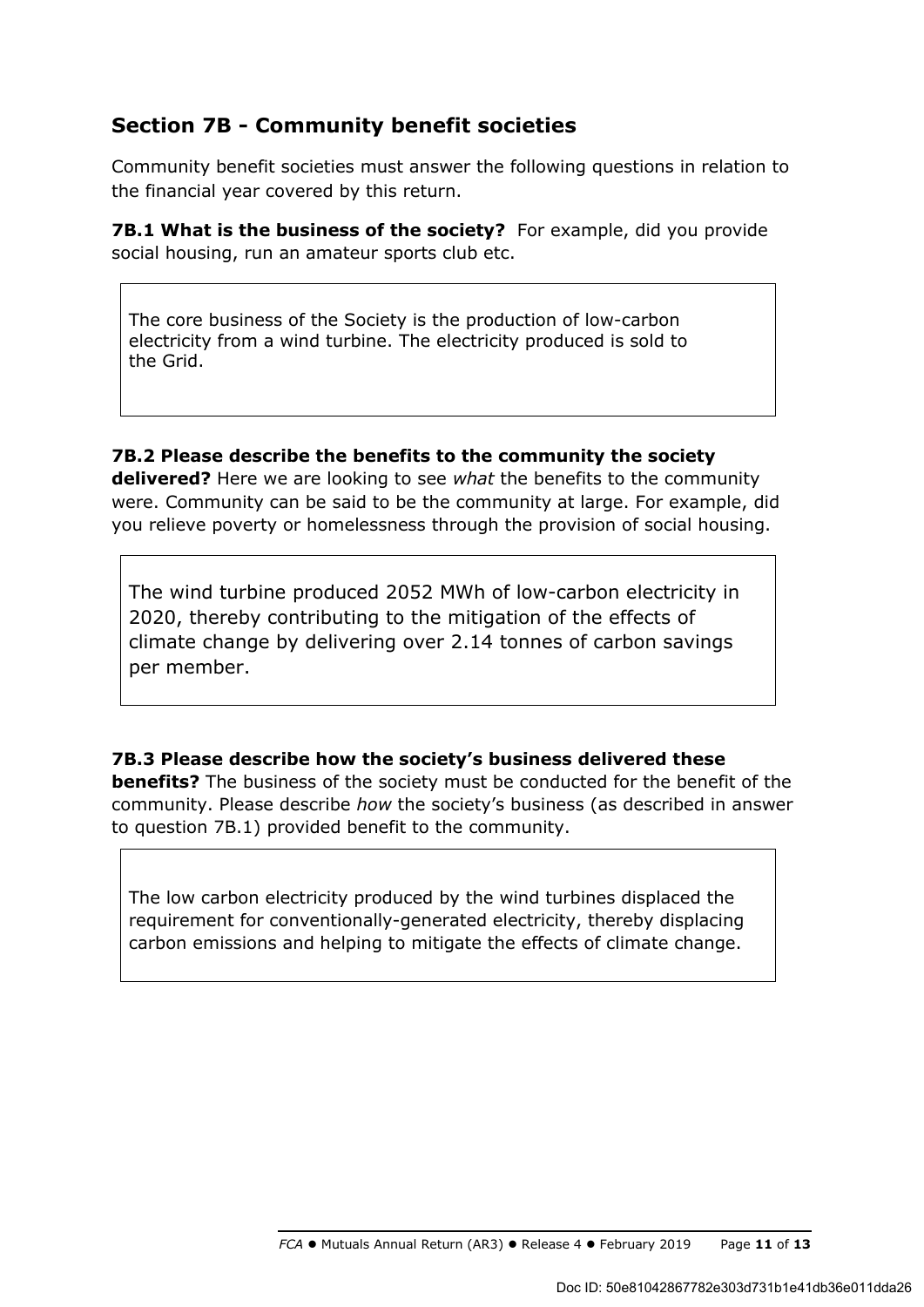**7B.4 Did the society work with a specific community, and if so, please describe it here?** For instance, were the society's activities confined to a specific location; or to a specific group of people? Please note that in serving the needs of any defined community, the society should not inhibit the benefit to the community at large.

The Society's activities all occurred within the immediate geographical area around the turbine in rural Carmarthenshire, and the community benefits were provided in this area. The community council were consulted and assisted with decision making about the beneficiaries of the proposed future community fund.

The benefits provided through the mitigation of the effects of climate change are arguably distributed across a far wider area however. In the future, it is anticipated that some of the future fund and resources will be used to support the development of more community renewable energy schemes.

**7B.5 What did the society do with any surplus or profit?** For instance, did you donate the money; did money get reinvested in the business; put into reserves; used for some other purpose?

After the payment of member share interest, the remaining surplus was retained by the Society to further its objects.

**7B.6 Please state any significant commercial arrangements that the society has, or had, with any other organisation that could create, or be perceived as creating, a conflict of interest.** Please tell us how you ensured that any such conflict of interest did not prevent the society from acting for the benefit of the community.

The Society has supported the work of another registered Society, Ynni Newydd Cyfyngedig, who are seeking to develop additional community energy schemes. However, there is no conflict of interest to declare here, as all costs derived from the work with Ynni Newydd are being covered by external grants and do not therefore detract from Ynni Teg's ability to benefit the community.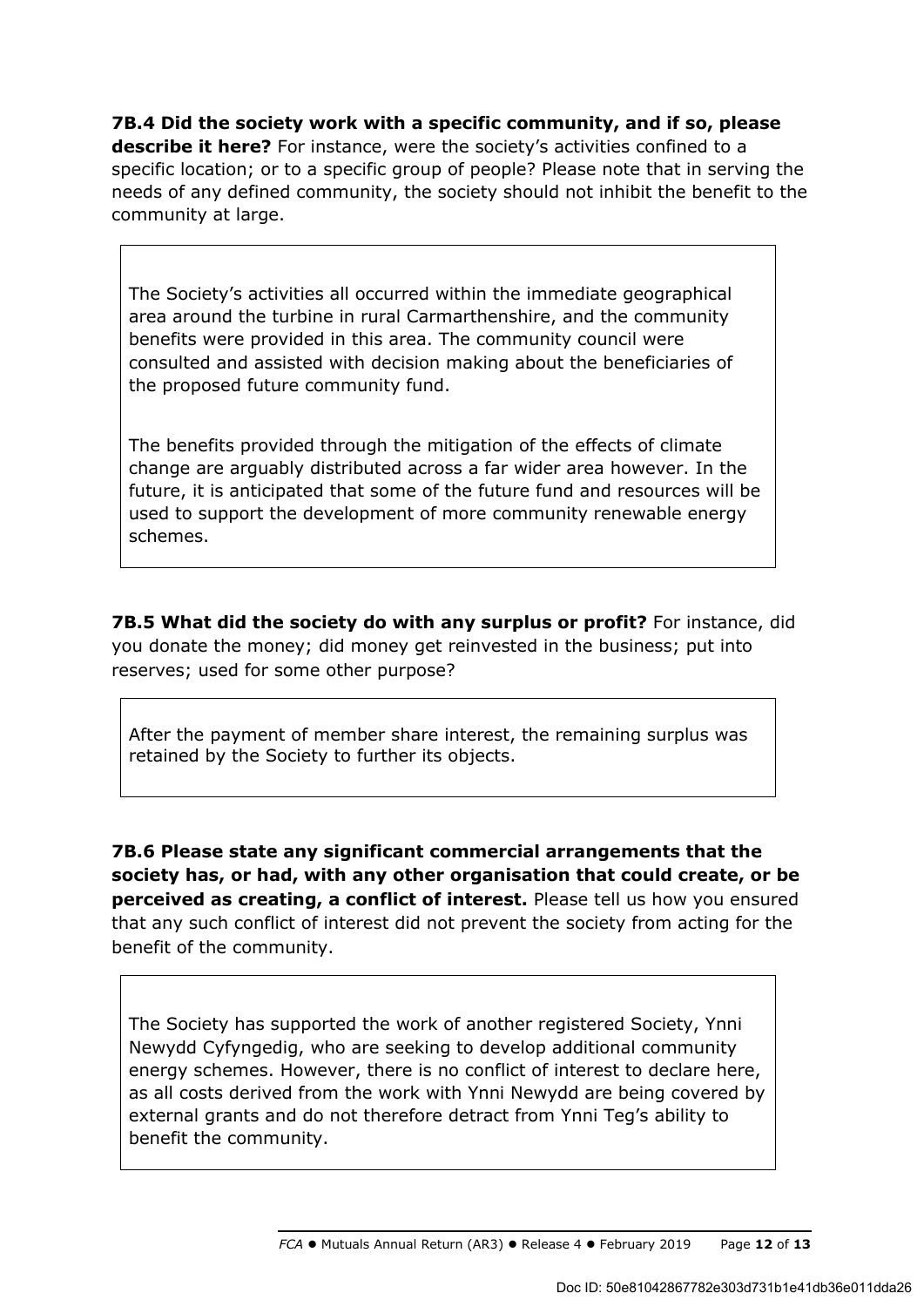## **Section 8– Declaration**

The secretary of the society must complete this section.

| <b>Name</b>                                                                                              | <b>Robert Proctor</b> |  |
|----------------------------------------------------------------------------------------------------------|-----------------------|--|
| My signature below confirms that the information in this form is accurate<br>to the best of my knowledge |                       |  |
| <b>Signature</b><br>Rp                                                                                   |                       |  |
| <b>Position</b>                                                                                          | Secretary             |  |
| Date                                                                                                     | 16 / 07 / 2021        |  |

## **Section 9 – Submitting this form**

Please submit a signed, scanned version of this form along with your accounts and any auditor's report by email to: mutualsannrtns@fca.org.uk.

Or you can post the form to:

Mutual Societies Financial Conduct Authority 12 Endeavour Square London E20 1JN

This form is available on the Mutuals Society Portal: https://societyportal.fca.org.uk

Registered as a Limited Company in England and Wales No. 1920623. Registered office as above.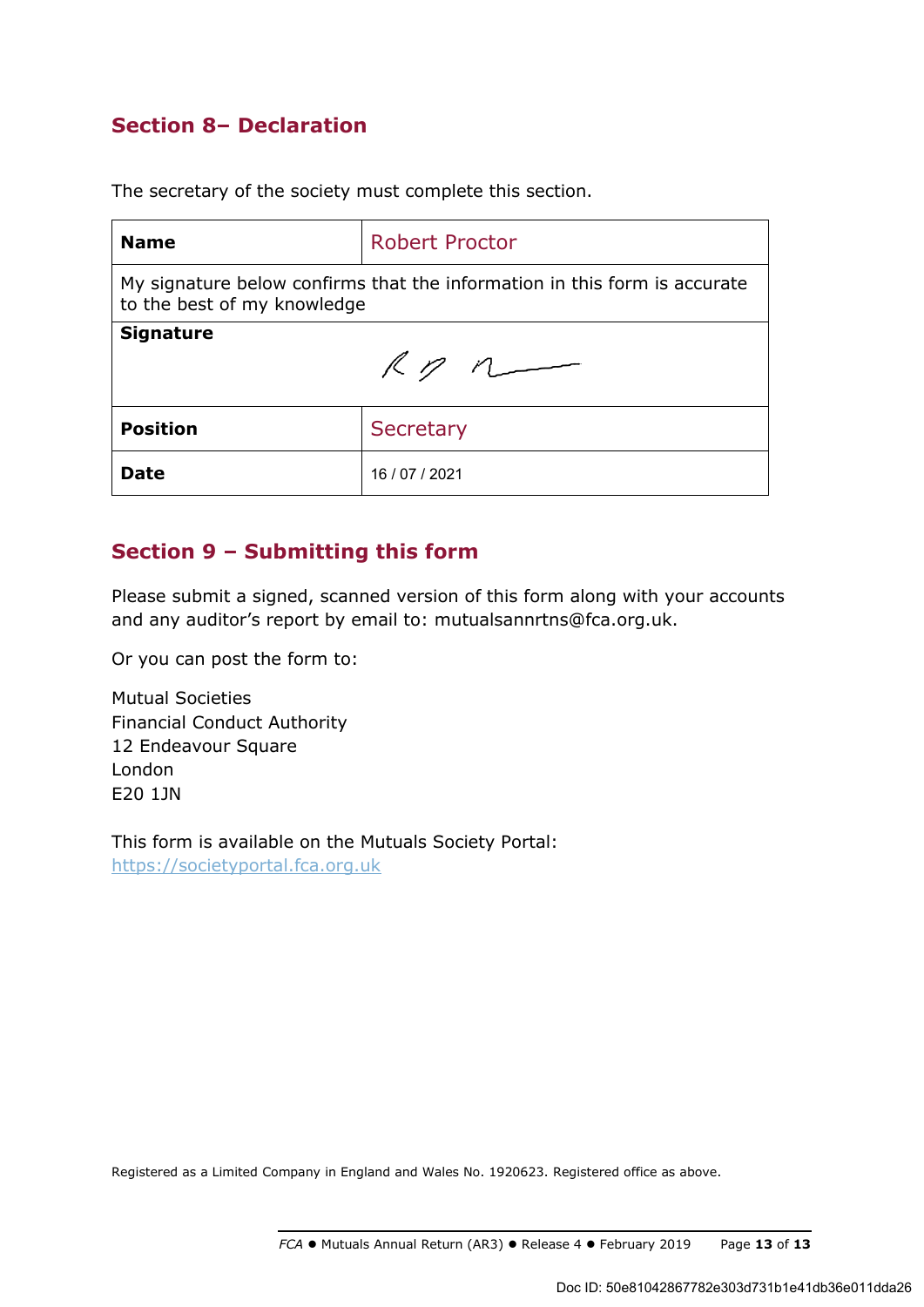# **V** HELLOSIGN

| <b>TITLE</b>                   | Ynni Teg AR30 for 2020 to sign           |
|--------------------------------|------------------------------------------|
| <b>FILE NAME</b>               | Ynni Teg 2020 AR30 to sign.pdf           |
| <b>DOCUMENT ID</b>             | 50e81042867782e303d731b1e41db36e011dda26 |
| <b>AUDIT TRAIL DATE FORMAT</b> | DD / MM / YYYY                           |
| <b>STATUS</b>                  | • Completed                              |

## Document history

| SENT          | 16 / 07 / 2021<br>10:06:05 UTC | Sent for signature to Robert Proctor<br>(robert@communityenergywales.onmicrosoft.com) from<br>admin@sharenergy.coop<br>IP: 79.78.2.227 |
|---------------|--------------------------------|----------------------------------------------------------------------------------------------------------------------------------------|
| 0)<br>VIEWED  | 16 / 07 / 2021<br>10:22:29 UTC | Viewed by Robert Proctor<br>(robert@communityenergywales.onmicrosoft.com)<br>IP: 195.70.87.194                                         |
| <b>SIGNED</b> | 16 / 07 / 2021<br>10:23:14 UTC | Signed by Robert Proctor<br>(robert@communityenergywales.onmicrosoft.com)<br>IP: 195.70.87.194                                         |
| COMPLETED     | 16 / 07 / 2021<br>10:23:14 UTC | The document has been completed.                                                                                                       |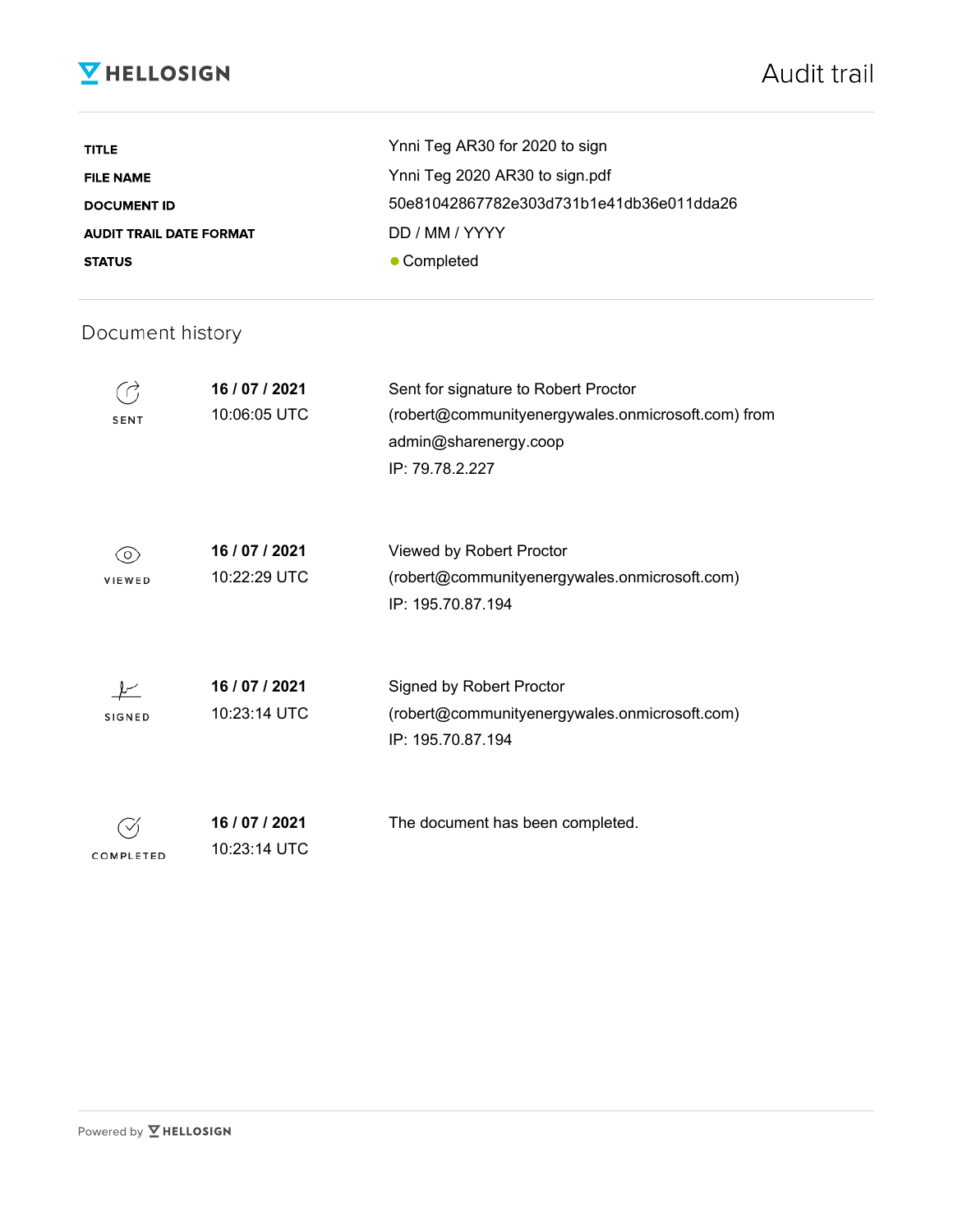Registered number 0007637

YnNi Teg Cyfyngedig

Report and Accounts

31 December 2020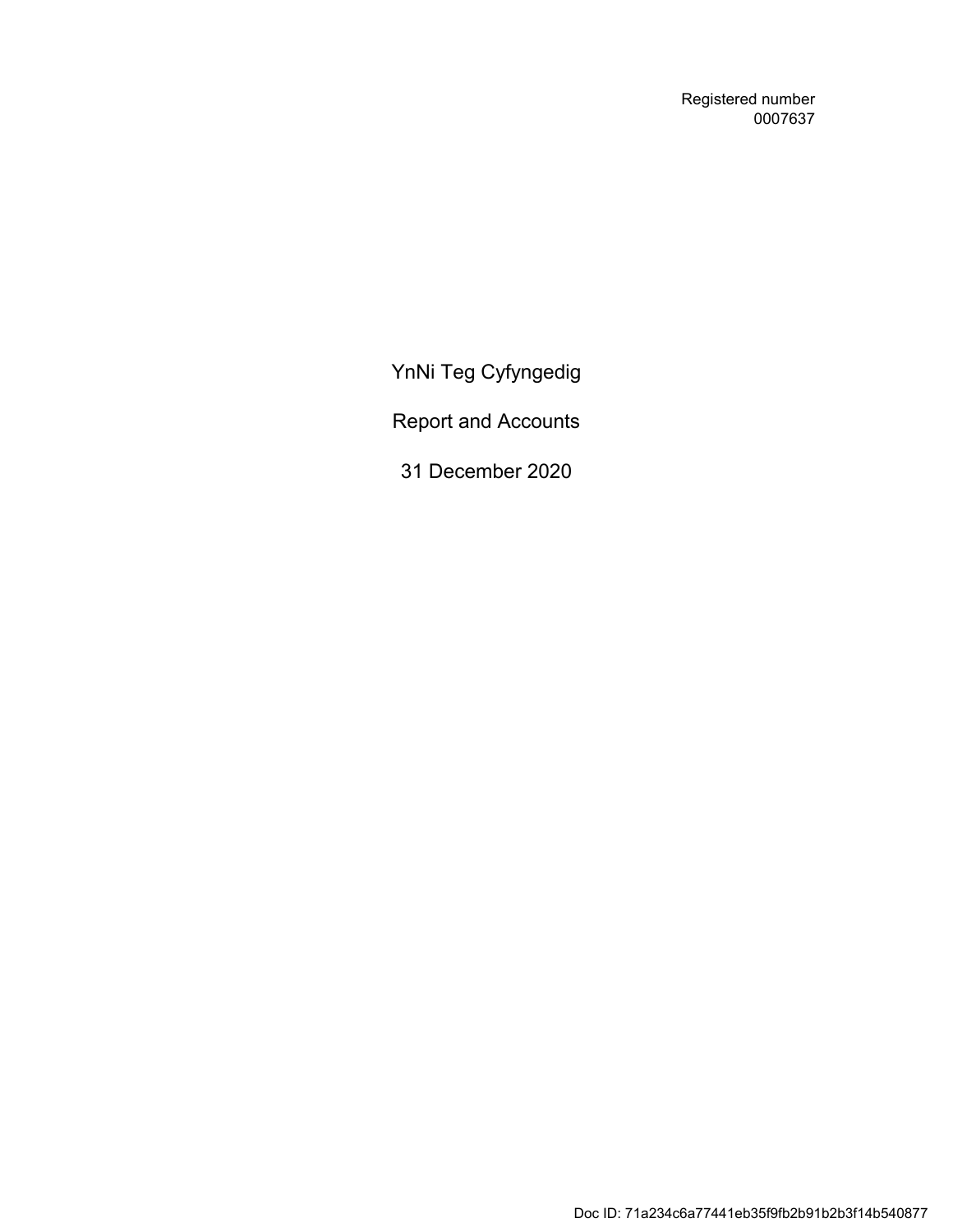### **YnNi Teg Cyfyngedig Report and accounts Contents**

| Society information            | 1 |
|--------------------------------|---|
| Directors' report              | 2 |
| Accountants' report            | 3 |
| Revenue account                | 4 |
| Balance sheet                  | 5 |
| Statement of changes in equity | 6 |
| Notes to the accounts          | 7 |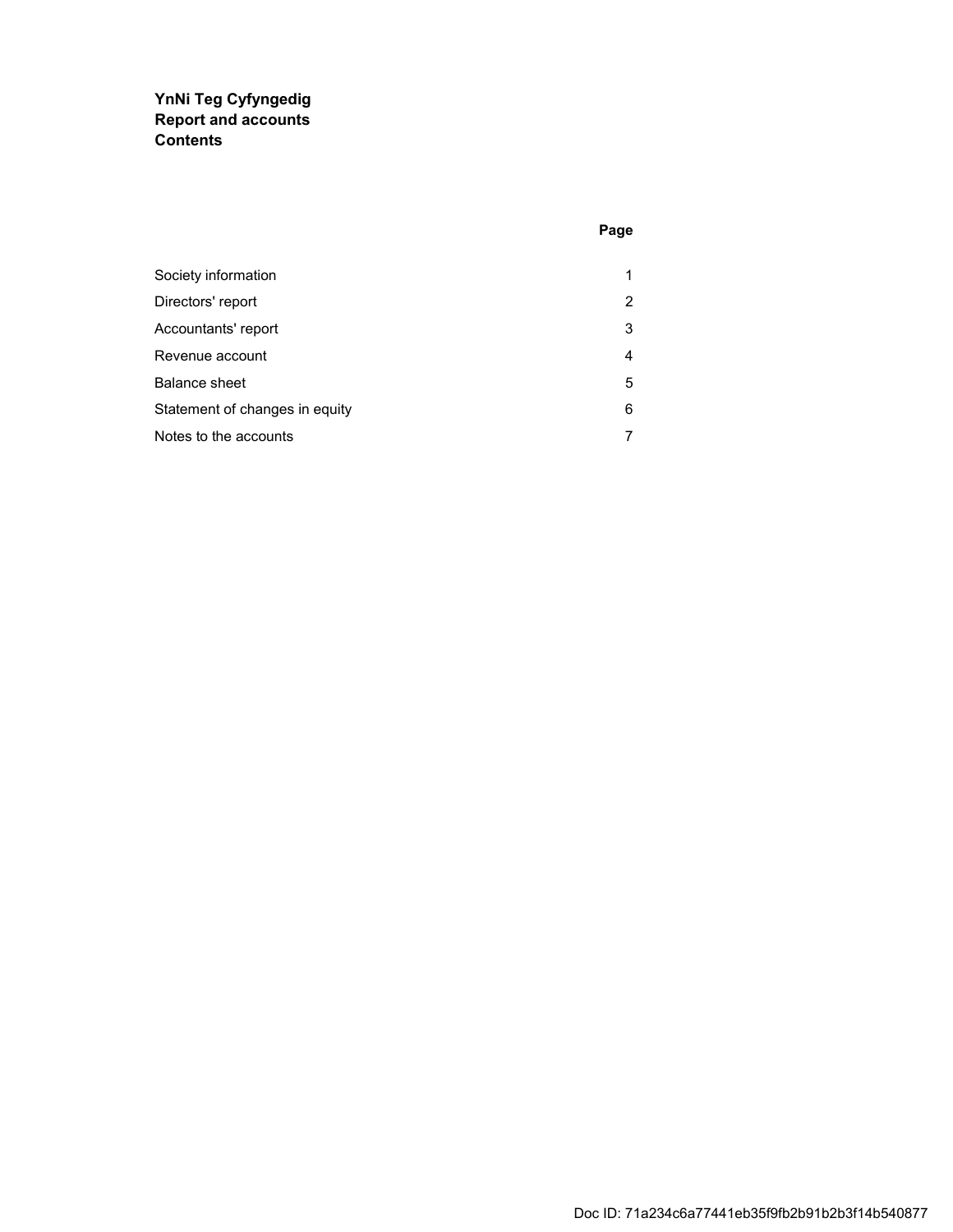#### **YnNi Teg Cyfyngedig Society Information**

#### **Directors**

Grant Peisley Jeremy Thorp Robert Proctor Gareth Tucker

#### **Secretary**

Robert Proctor

#### **Accountants**

Third Sector Accountancy Limited Holyoake House Hanover Street Manchester SY1 2DP

#### **Registered office**

17 Bute Street Cardiff Bay **Cardiff** CF10 5EP

#### **Registered number** 0007637

1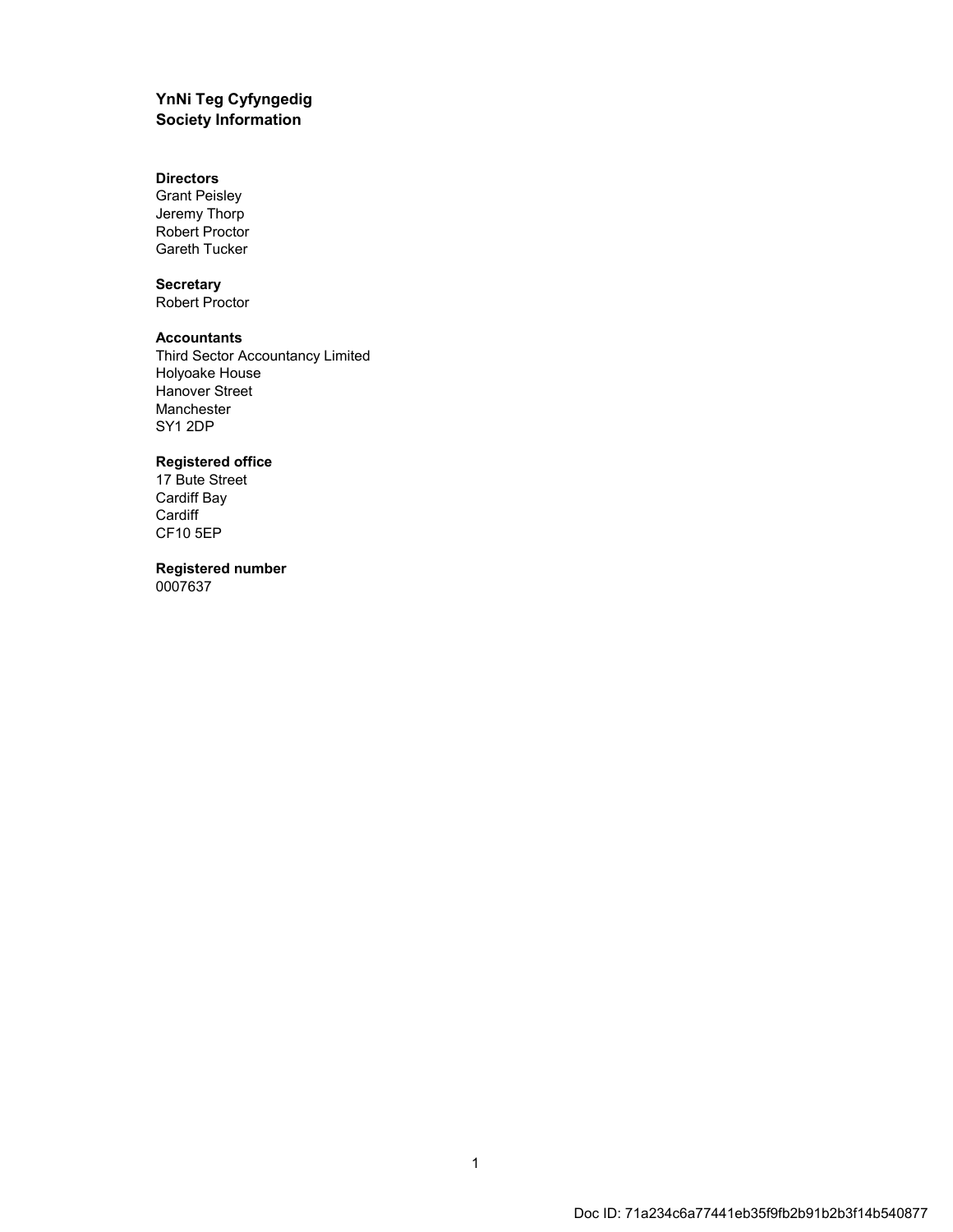**YnNi Teg Cyfyngedig Registered number: 0007637 Directors' Report**

The directors present their report and accounts for the year ended 31 December 2020.

#### **Principal activities**

The Society's principal activity during the year continued to be the production of community owned wind energy.

#### **Directors**

The following persons served as directors during the year:

Grant Peisley Jeremy Thorp Robert Proctor Gareth Tucker

#### **Directors' responsibilities**

The directors are responsible for preparing the report and accounts in accordance with applicable law and regulations.

The law governing Registered Societies requires the directors to prepare financial statements for each financial year which give a true and fair view of the state of affairs of the society as at the balance sheet date and of its income and expenditure for the year then ended. In preparing these accounts, the directors are required to:

- select suitable accounting policies and then apply them consistently;
- make judgements and estimates that are reasonable and prudent;
- prepare the financial statements on the going concern basis unless it is inappropriate to presume that the co-operative will continue in business.

The directors are responsible for keeping proper books of account such as are necessary to give a true and fair view of the society's state of affairs and to explain its financial transactions.The directors must also establish and maintain a satisfactory system of control of its books of account, its cash holdings and all its receipts and remittances, and hence they are also responsible for safeguarding the assets of the society and for taking reasonable steps for the prevention and detection of fraud and other irregularities.

#### **Reporting Criteria**

This report has been prepared in accordance with the Co-operative and Community Benefit Societies Act 2014.

This report was approved by the board on  $\_$  29th June 2021  $\_$  and signed on its behalf.

**AQMAX** 

Director's signature

Director's name Jeremy Thorp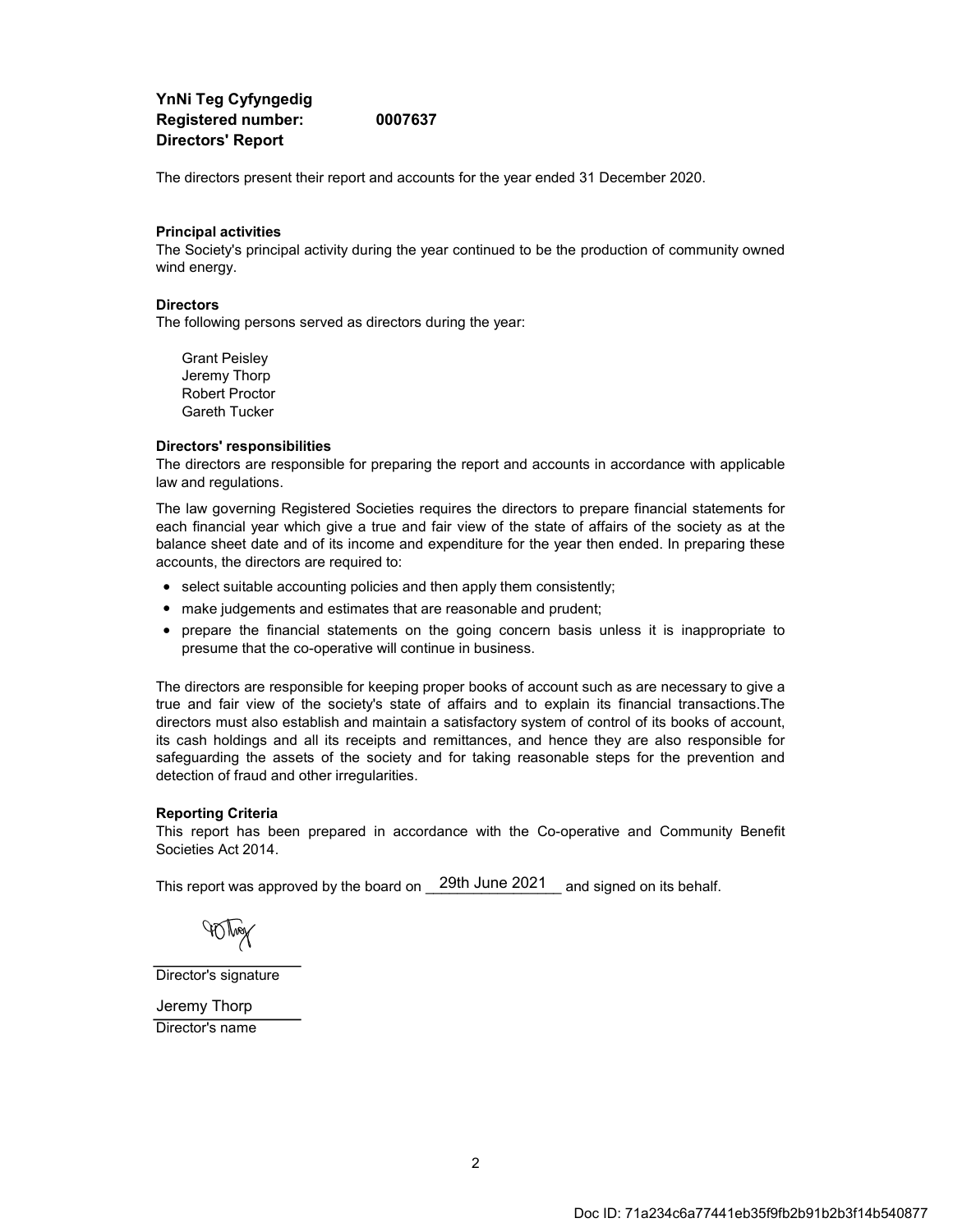#### **Independent reporting accountant's report to the Directors on the unaudited accounts of YnNi Teg Cyfyngedig**

We report on the accounts for the year ended 31 December 2020 set out on pages 4 to 9.

#### **Respective responsibilities of the committee of management and the independent reporting accountant**

The society's directors are responsible for the preparation of the accounts, and they consider that the society is exempt from an audit. It is our responsibility to carry out procedures designed to enable us to report our opinion.

#### **Basis of opinion**

Our procedures consisted of comparing the accounts with the books of account kept by the society and making such limited enquiries of the officers of the society as we considered necessary for the purpose of this report. These procedures provide the only assurance expressed in our opinion.

#### **Opinion**

In our opinion:

• the revenue account and balance sheet for year ended 31 December 2020 are in agreement with the books of account kept by the society under section 75 of the Cooperative and Community Benefit Societies Act 2014;

• having regard only to, and on the basis of the information contained in the books of account, the revenue account and balance sheet for the year ended 31 December 2020 comply with the requirements of the Co-operative and Community Benefit Societies Act 2014; and

● the society met the financial criteria enabling it to disapply the requirement to have an audit of the accounts for the year specified in section 84 of the Co-operative and Community Benefit Societies Act 2014.

Third Sector Accountancy Limited

*Reporting Accountants Statutory Auditor Holyoake House Hanover Street Manchester M60 0AS Third Sector Accountancy Limited*

*Date*  12 / 07 / 2021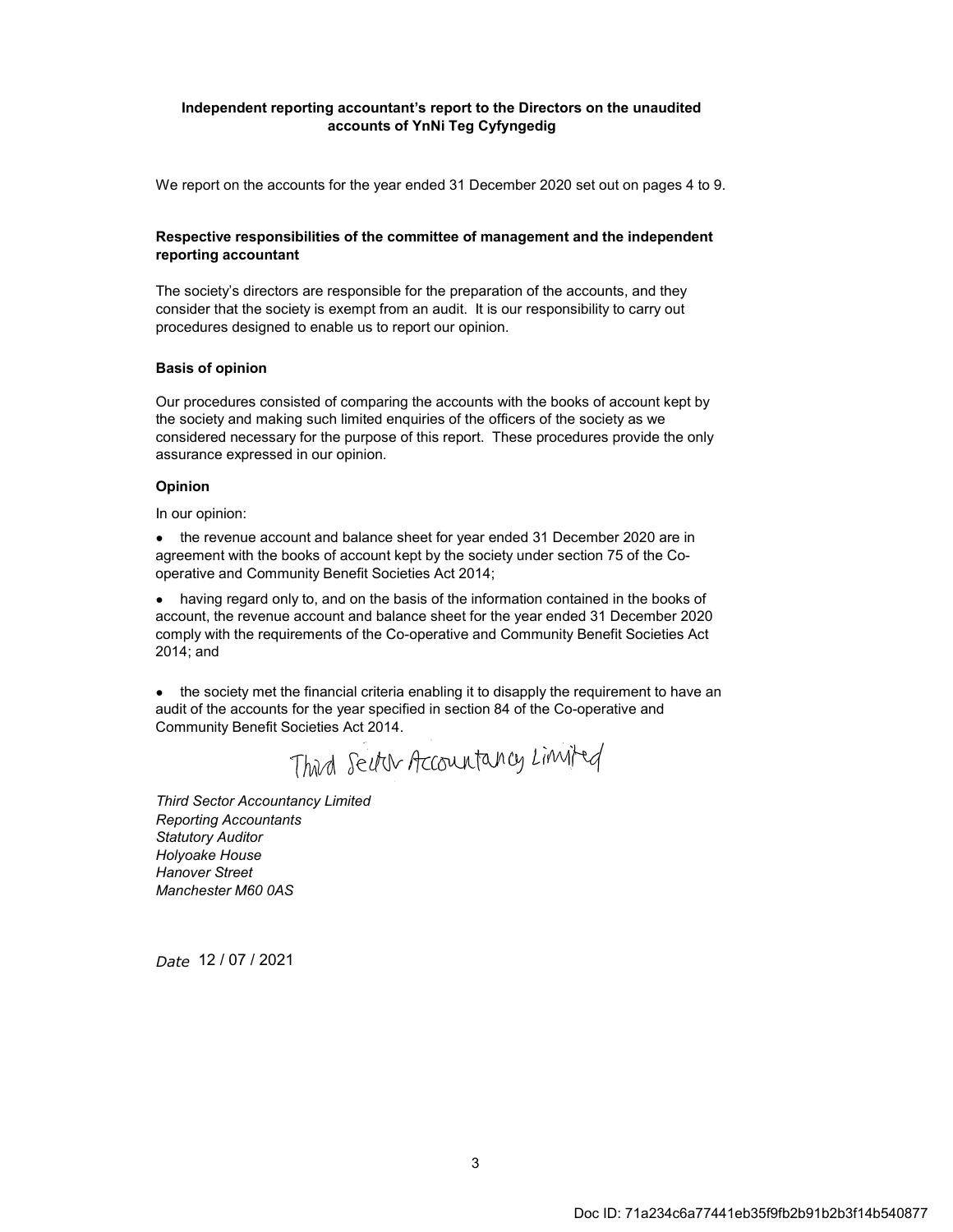### **YnNi Teg Cyfyngedig Revenue Account for the year ended 31 December 2020**

|                                              | <b>Notes</b> | 2020<br>£            | 2019<br>£<br>as restated |
|----------------------------------------------|--------------|----------------------|--------------------------|
| <b>Turnover</b>                              |              | 246,775              | 239,249                  |
| Cost of sales                                |              | (2, 477)             | (3,277)                  |
| <b>Gross surplus</b>                         |              | 244,298              | 235,972                  |
| Operating expenses<br>Other operating income |              | (204, 878)<br>58,326 | (124, 709)               |
| <b>Operating surplus</b>                     | 5            | 97,746               | 111,263                  |
| Interest payable                             | 6            | (74, 365)            | (83, 848)                |
| <b>Surplus before taxation</b>               |              | 23,381               | 27,415                   |
| Tax on surplus                               |              |                      |                          |
| Surplus for the financial year               |              | 23,381               | 27,415                   |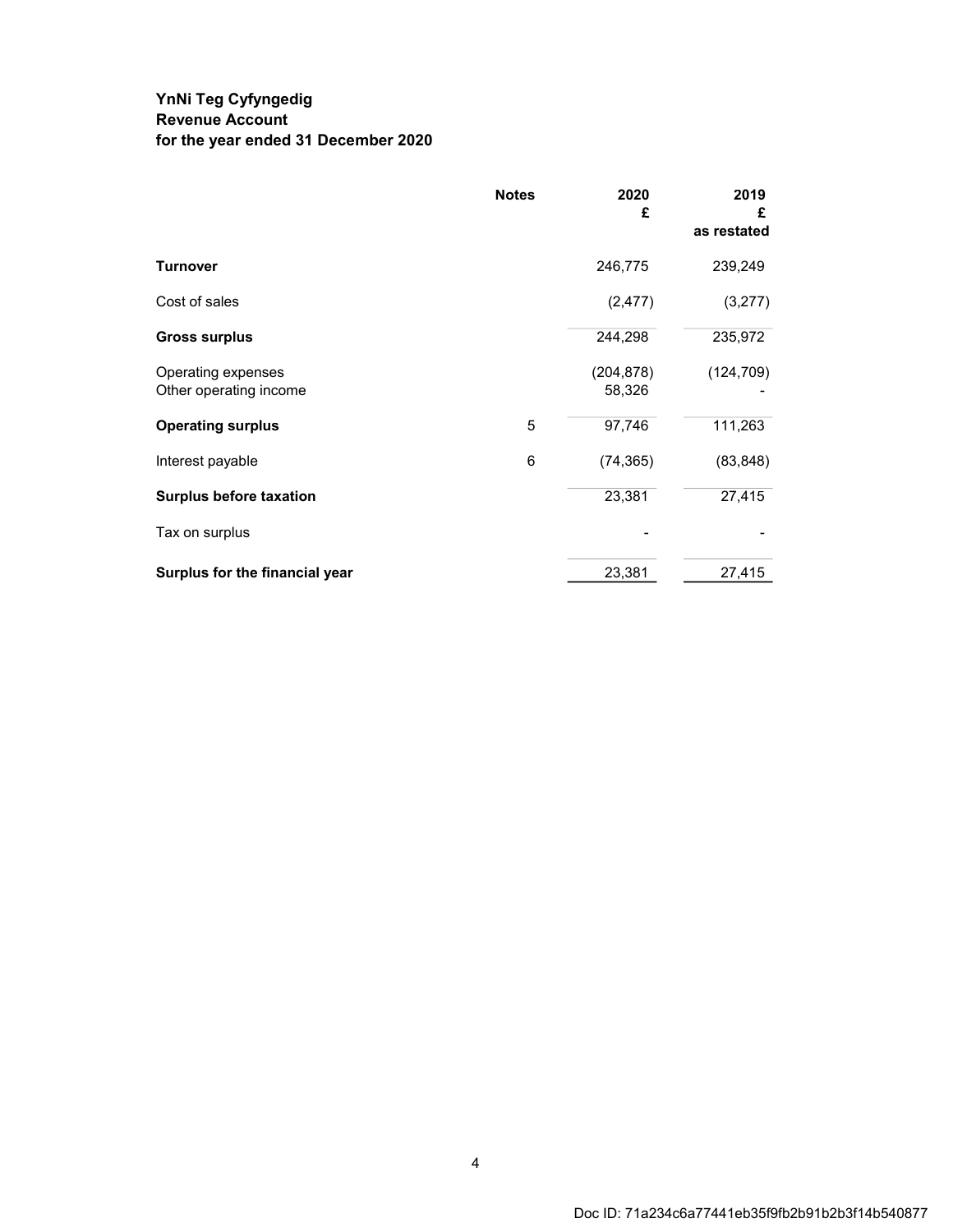### **YnNi Teg Cyfyngedig Balance Sheet as at 31 December 2020**

|                                                        | <b>Notes</b>   |            | 2020<br>£     |            | 2019<br>£<br>as restated |
|--------------------------------------------------------|----------------|------------|---------------|------------|--------------------------|
| <b>Fixed assets</b>                                    |                |            |               |            |                          |
| Tangible assets                                        | $\overline{7}$ |            | 1,527,096     |            | 1,549,414                |
| <b>Current assets</b>                                  |                |            |               |            |                          |
| <b>Debtors</b>                                         | 8              | 148,620    |               | 97,588     |                          |
| Cash at bank and in hand                               |                | 239,235    |               | 100,189    |                          |
|                                                        |                | 387,855    |               | 197,777    |                          |
| <b>Creditors: amounts falling due</b>                  |                |            |               |            |                          |
| within one year                                        | 9              | (220, 887) |               | (208, 305) |                          |
| Net current assets/(liabilities)                       |                |            | 166,968       |            | (10, 528)                |
| <b>Total assets less current</b><br><b>liabilities</b> |                |            | 1,694,064     |            | 1,538,886                |
| <b>Creditors: amounts falling due</b>                  |                |            |               |            |                          |
| after more than one year                               | 10             |            | (1, 256, 986) |            | (1, 107, 399)            |
|                                                        |                |            |               |            |                          |
| <b>Net assets</b>                                      |                |            | 437,078       |            | 431,487                  |
| <b>Capital and reserves</b>                            |                |            |               |            |                          |
| Called up share capital                                |                |            | 494,454       |            | 496,454                  |
| <b>Absorbed Deficit</b>                                |                |            | (57, 376)     |            | (64, 967)                |
| <b>Shareholders' funds</b>                             |                |            | 437,078       |            | 431,487                  |

The directors are satisfied that the Society is entitled to exemption from the requirement to obtain an audit under section 84 of the Co-operative and Community Benefit Societies Act 2014.

The members have not required the Society to obtain an audit in accordance with the Act.

The directors acknowledge their responsibilities for complying with the requirements of the Cooperative and Community Benefit Societies Act 2014 with respect to accounting records and the preparation of accounts.

The accounts have been prepared in accordance with the provisions in the Co-operative and Community Benefit Societies Act 2014.

Approved by the board on 29th June 2021

W ()}

 $Rp n$  $\overline{a}$ 

Jeremy Thorp **Crant Peisley Robert Proctor** Robert Proctor

Director's signature Director's signature Secretary's signature

Director's name **Director's name** Secretary's name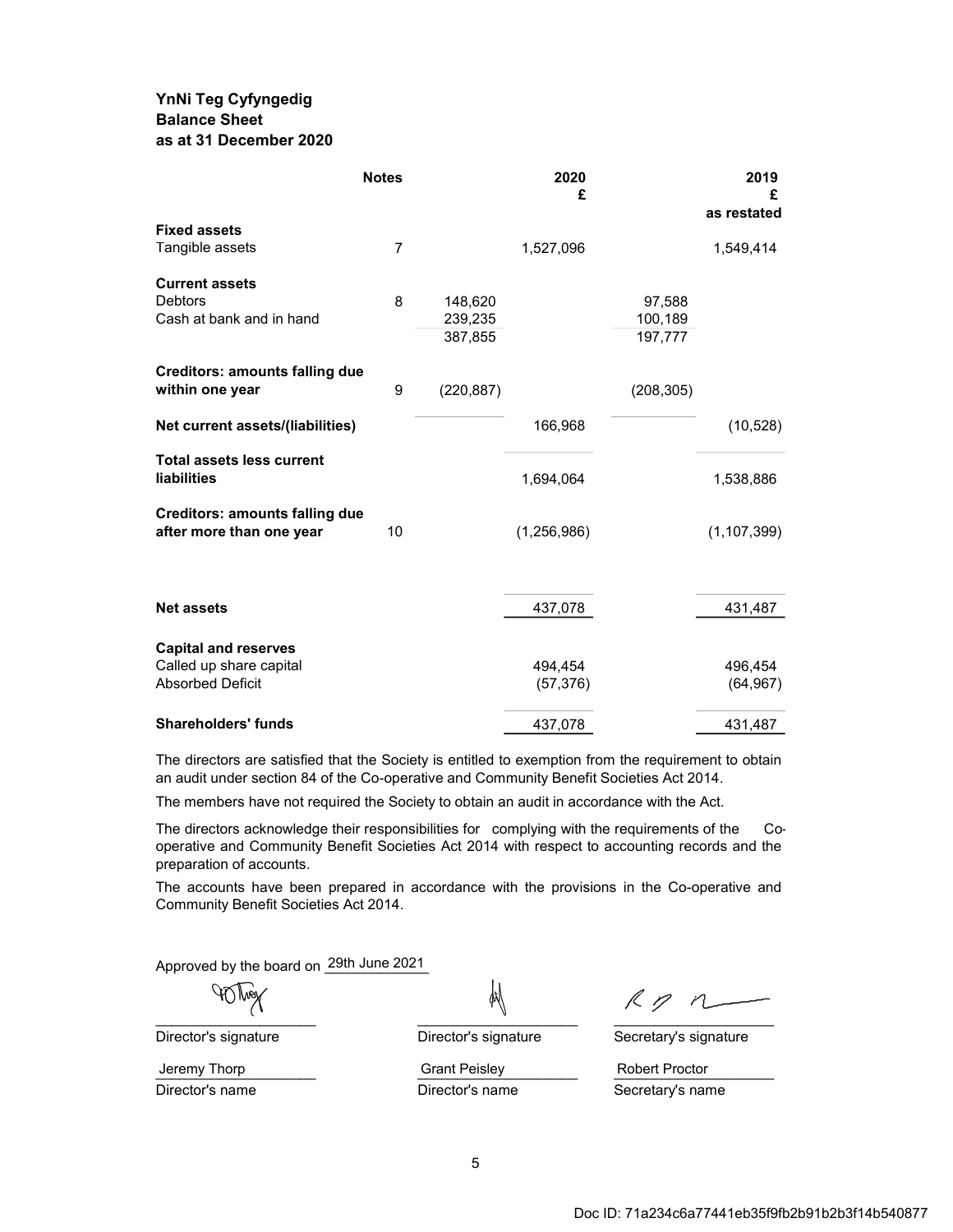### **YnNi Teg Cyfyngedig Statement of Changes in Equity for the year ended 31 December 2020**

|                                            | <b>Share</b><br>capital | <b>Revenue</b><br>account | <b>Total</b>         |
|--------------------------------------------|-------------------------|---------------------------|----------------------|
|                                            | £                       | £                         | £                    |
| At 1 January 2019                          | 505,354                 | (92, 382)                 | 412,972              |
| Surplus for the financial year as restated |                         | 16,729                    | 16,729               |
| Shares issued<br>Shares redeemed           | 100<br>(9,000)          |                           | 100<br>(9,000)       |
| At 31 December 2019                        | 496,454                 | (75, 653)                 | 420,801              |
| Correction of prior year errors            |                         | 10,686                    | 10,686               |
|                                            |                         |                           |                      |
| At 1 January 2020                          | 496,454                 | (64, 967)                 | 431,487              |
| Surplus for the financial year             |                         | 23,381                    | 23,381               |
| Share interest<br>Shares redeemed          | (2,000)                 | (15, 790)                 | (15, 790)<br>(2,000) |
| At 31 December 2020                        | 494,454                 | (57, 376)                 | 437,078              |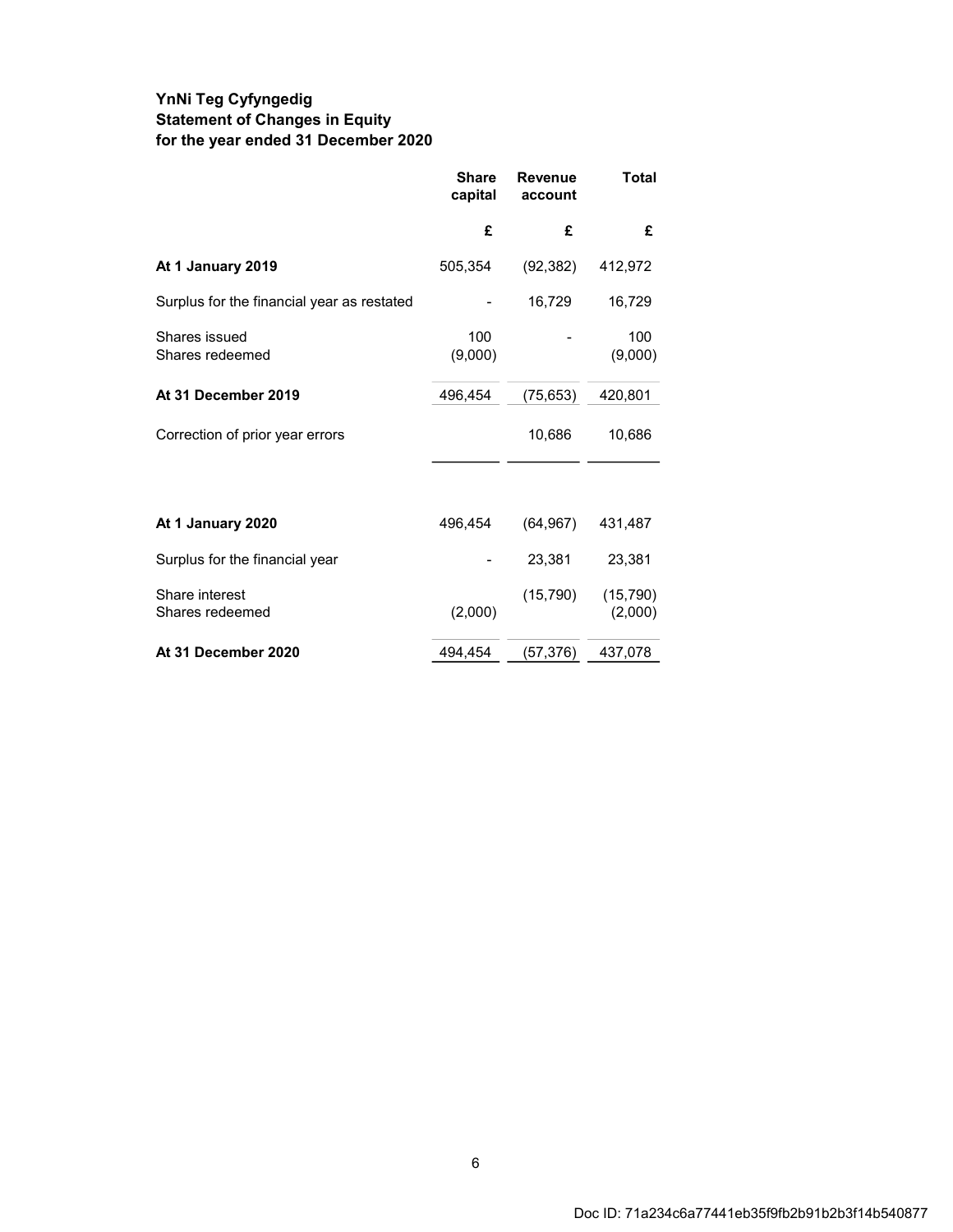#### **1 Accounting policies**

The principal accounting policies adopted in the preparation of the financial statements are set out below. These have remained unchanged from the previous year and have been consistently applied within the accounts.

#### *General information*

Ynni Teg Cyfyngedig is a registered society incorporated in Wales within the United Kingdom. The address of the registered office is given on Page 1 of these financial statements. Ynni Teg Cyfyngedig meets the definition of a public benefit entity under FRS102.

#### *Basis of preparation*

These are the first financial statements prepared under FRS 102 Section1A - small entities and there were no material departures from that standard. The financial statements have been prepared under the historical cost convention.

#### *Turnover*

Turnover represents Feed-in Tariff and other electricity generating income, net of value added tax where applicable, derived from the generation of electricity from renewable energy installations.

#### *Depreciation*

Depreciation has been provided at the following rates in order to write off the assets over their estimated useful lives.

Plant and machinery and the 4% straight line

#### *Taxation*

There is no corporation tax due as the society will have significant trading losses due to capital allowances. We do not expect the advance capital allowances to reverse later on the project due to share interest deductions, which is why no deferred tax has been provided.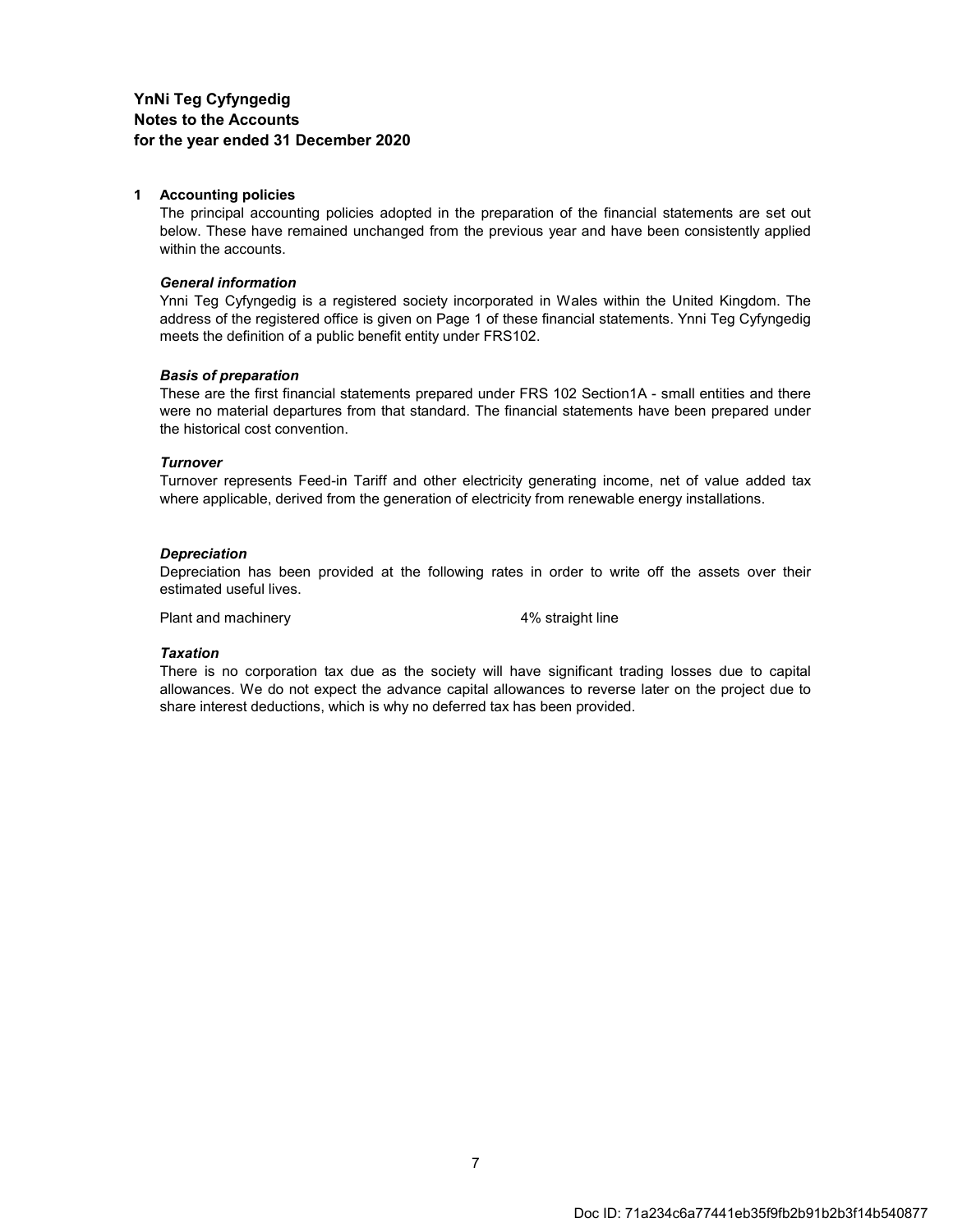#### **2 Prior Year Adjustment**

During 2019 the society incurred some cost which related to the bond offer. These costs were included in the expenses of the society and should have been included on the balance sheet and amortized to revenue accounts over the life of the bonds.

Also during 2019 the society paid some for expenses that related to the work of another society Ynni Newydd. These costs were included in the general expenses of Ynni Teg. The amount is material to the surplus in 2019 and therefore have been removed with this prior year adjustment.

| <b>Revenue Accounts Effect</b> |        |
|--------------------------------|--------|
| Decrease in Subscriptions      | 250    |
| Decrease in FEG Grant expenses | 1,844  |
| Decrease in Advertising and PR | 394    |
| Decrease in Professional Fees  | 8.198  |
| Increase in Surplus            | 10,686 |

| <b>Balance Sheet Effect</b>          |        |
|--------------------------------------|--------|
| Increase in Income Accrual           | 6.744  |
| Decrease in Bonds May 19             | 3,102  |
| Decrease in Bonds Oct 19             | 590    |
| Increase in Loans to related parties | 1,230  |
| Increase to VAT creditor             | 980    |
| Increase in Net Assets               | 10,686 |

#### **3 Employees**

The average monthly number of persons (including directors) employed by the society during the year was 2 (2019 - 0)

| 2020   | 2019 |
|--------|------|
|        | £    |
| 16     | -    |
| 58,310 | -    |
| 58,326 |      |
|        |      |

Grant income includes money from the Foundation Economy Challenge Fund, established by Welsh Government, to establish the first community-owned renewable energy developer in Wales.

| 5. | <b>Operating Surplus</b>              | 2020<br>£ | 2019   |
|----|---------------------------------------|-----------|--------|
|    | This is stated after charging:        |           |        |
|    | Depreciation of tangible fixed assets | 70.851    | 68,609 |
|    |                                       | 70,851    | 68,609 |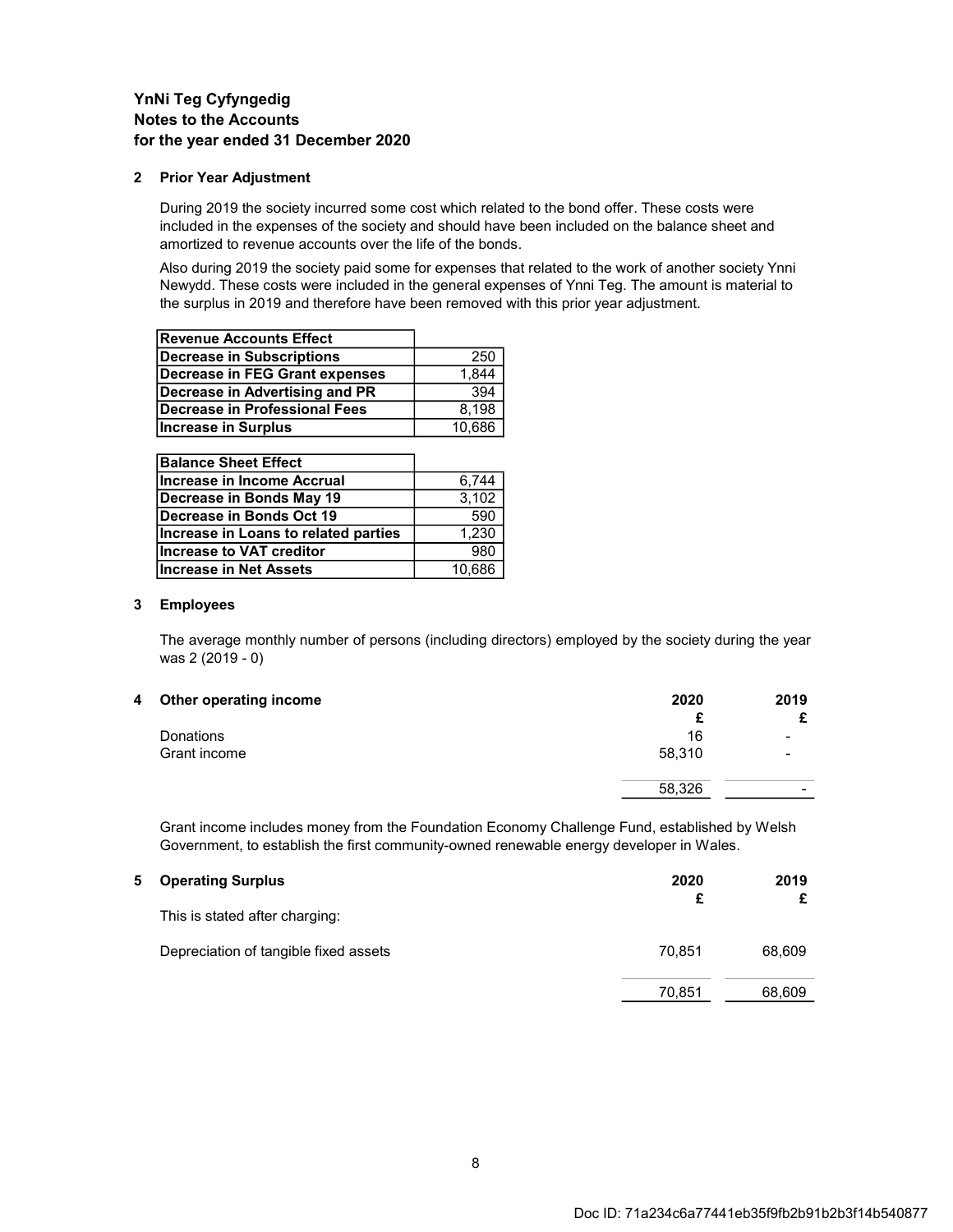| 6 | <b>Interest Payable</b> | 2020<br>£ | 2019   |
|---|-------------------------|-----------|--------|
|   | Interest payable loans  | 57,085    | 78,254 |
|   | Interest payable bonds  | 17.280    | 5,594  |
|   |                         | 74,365    | 83,848 |
|   |                         |           |        |

#### **7 Tangible fixed assets**

|                     | <b>Turbine</b><br>£ | Lease<br>Premium<br>£ | <b>Total</b><br>£ |
|---------------------|---------------------|-----------------------|-------------------|
| Cost                |                     |                       |                   |
| At 1 January 2020   | 1,712,511           |                       | 1,712,511         |
| Additions           | 48,080              | 454                   | 48,534            |
| At 31 December 2020 | 1,760,591           | 454                   | 1,761,045         |
| <b>Depreciation</b> |                     |                       |                   |
| At 1 January 2020   | 163,097             |                       | 163,097           |
| Charge for the year | 70,738              | 114                   | 70,852            |
| At 31 December 2020 | 233,835             | 114                   | 233,949           |
| Net book value      |                     |                       |                   |
| At 31 December 2020 | 1,526,756           | 340                   | 1,527,096         |
| At 31 December 2019 | 1,549,414           |                       | 1,549,414         |

The addition in the year to the turbine is the final performance bonus related to the purchase of the fully consented site.

#### **8 Debtors 2020 2019 £ £ as restated** 90,868 57,381 Prepaid expenses VAT Debtor 1,719 Other debtor 191 161<br>
Loans to related parties (see note 11) 161<br>
21,730 11,730 Loans to related parties (see note 11) 35,533 21,730<br>148,620 37,588 148,620 Accrued Income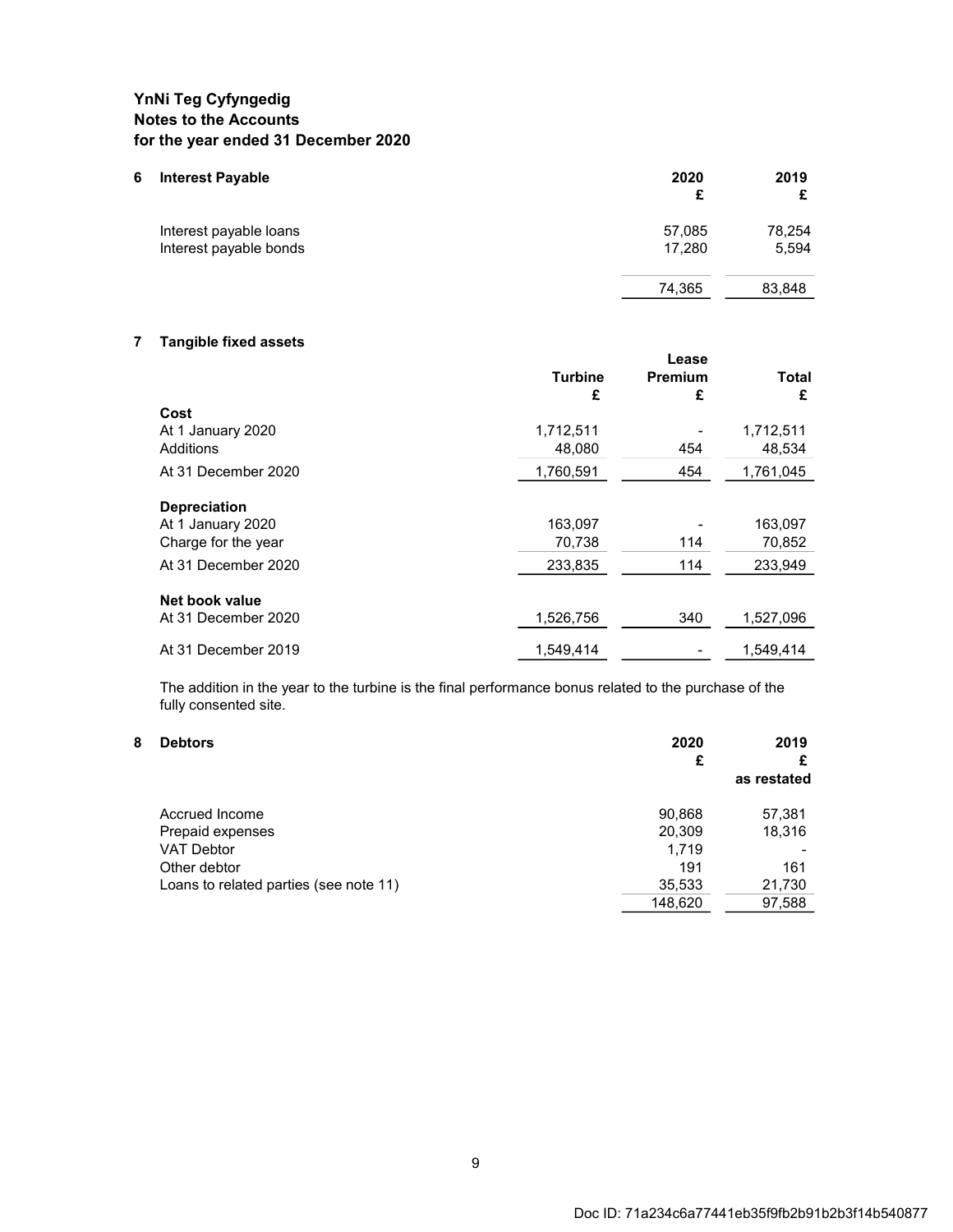| 9 | Creditors: amounts falling due within one year | 2020<br>£ | 2019<br>as restated |
|---|------------------------------------------------|-----------|---------------------|
|   | Bank loans and overdrafts                      | 81,355    | 74,655              |
|   | Trade creditors                                | 15,560    | 6,168               |
|   | Accruals                                       | 12.814    | 10,460              |
|   | Taxation and social security                   | 1.093     | 8,057               |
|   | Other creditors                                | 500       |                     |
|   | Other loans                                    | 109,565   | 108,965             |
|   |                                                | 220,887   | 208,305             |

During 2018 the society received 7 short term loans, included in Other loans. They all have the same terms. The interest is charged at 5% annual simple interest on the outstanding balance. The loan agreement has a minimum term of 12 months and a maximum term of 15 years. The balance outstanding at the year end is £109,565 (2019 £108,965).

| 10 Creditors: amounts falling due after one year | 2020<br>£ | 2019<br>as restated |
|--------------------------------------------------|-----------|---------------------|
| Bank loans and overdrafts                        | 614.371   | 695.541             |
| Bonds May 19                                     | 182.717   | 202,998             |
| Bonds Oct 19                                     | 187.975   | 208,860             |
| Bonds Oct 20                                     | 271,923   |                     |
|                                                  | 1,256,986 | 1,107,399           |
|                                                  |           |                     |

2020 bonds are for 15 years and will be repaid in 2035. Both 2019 bonds are for 10 years and will be repaid in 2029.

| 11 Loans                                                       | 2020    | 2019    |
|----------------------------------------------------------------|---------|---------|
|                                                                | £       |         |
| Bank loans and overdrafts include:                             |         |         |
| Instalments falling due for payment in one year or less        | 81.355  | 74.655  |
| Instalments falling due for payment between one and five years | 380.255 | 354.286 |
| Instalments falling due for payment after more than five years | 234.116 | 341.255 |
|                                                                | 695.726 | 770.196 |

The Society entered into a loan agreement with Development Bank of Wales in 2018. Interest is charged at 7% annual simple interest on the outstanding balance. The original loan agreement is for 20 years ending in 2037. The balance outstanding at the year end is £695,726 (2019 £770,196). The loan is secured on the assets of the society.

In early 2021 another large repayment was made of £200,000. Also at this time the Directors negotiated lower repayments. The new repayments are £12,575.19 per quarter and the loan will still be repaid in 2037.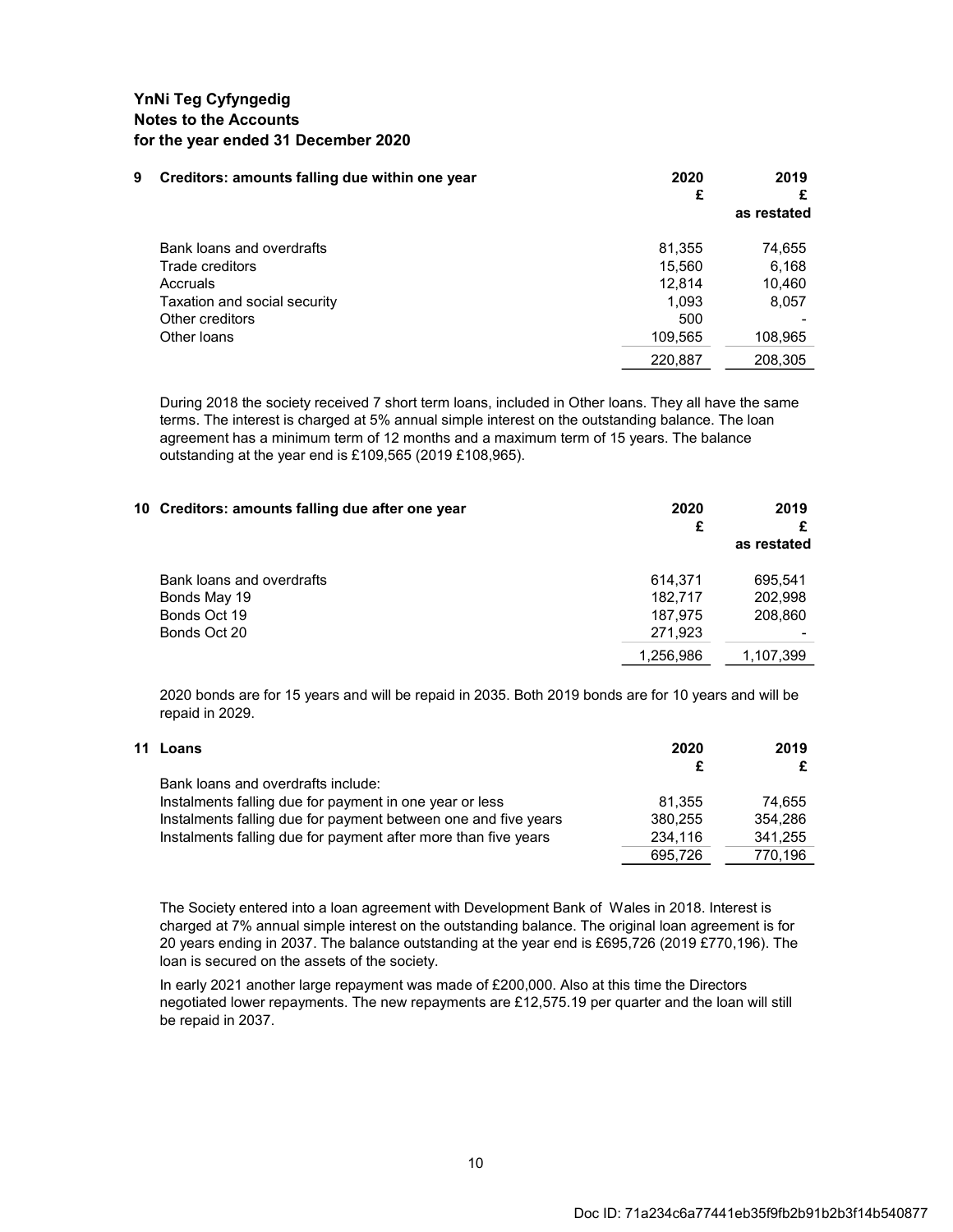#### **12 Non-adjusting post balance sheet event**

The directors have decided to pay 4% share interest to members of the society which will be paid in 2021 if agreed at the AGM.

#### **13 Related party transactions**

Community Energy Wales

The Society has a related party relationship with Community Energy Wales, a private limited company registered with the Companies House under the Companies Act 2006, registration No 8069668, having the following key management/common directors:

Jeremy Thorp Grant Peisley Robert Proctor

YnNi Teg Cyfyngedig have provided Community Energy Wales with a 0% loan during 2019.

|      | <b>Balance outstanding at</b><br>year end |        |
|------|-------------------------------------------|--------|
|      | 2020                                      | 2019   |
| Loan | $\blacksquare$                            | 20,000 |

#### **Ynni Newydd Cyfyngedig**

The Society has a related party relationship with Ynni Newydd Cyfyngedig, a Co-operative registered with the FCA under the Co-operative and Communities Benefits Society Act 2014, registration No 8190 , having the following key management/common directors:

Jeremy Thorp Robert Proctor Grant Peisley Gareth Tucker

YnNi Teg Cyfyngedig have provided Ynni Newydd Cyfyngedig with a 0% loan.

|      |        | <b>Balance outstanding at</b> |  |
|------|--------|-------------------------------|--|
|      | 2020   | 2019                          |  |
|      | £      | £                             |  |
| Loan | 35,533 | 500                           |  |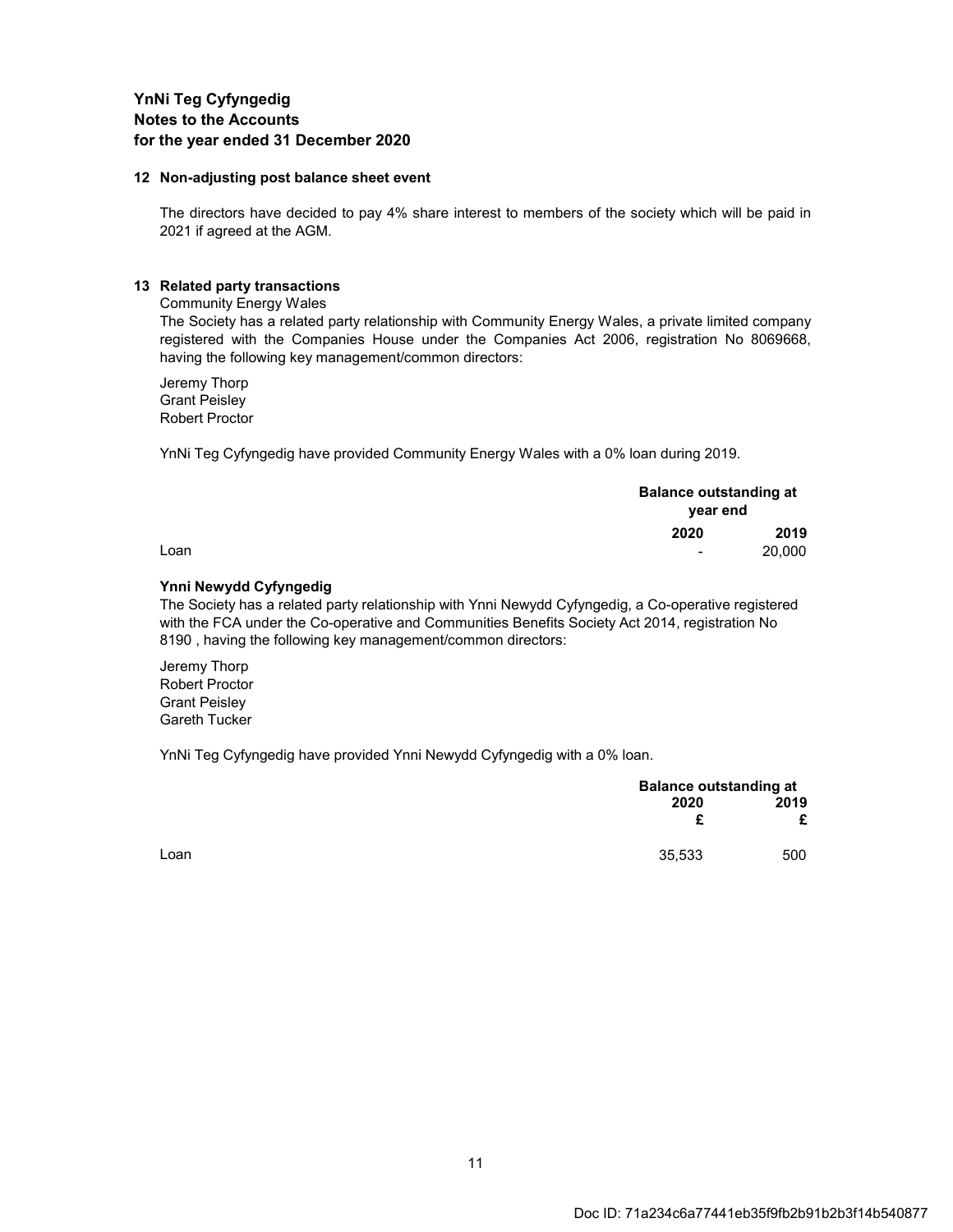### **YnNi Teg Cyfyngedig Detailed Revenue Account for the year ended 31 December 2020**

|                           | 2020    | 2019    |
|---------------------------|---------|---------|
|                           | £       | £       |
| <b>Sales</b>              |         |         |
| Feed in tariff            | 124,538 | 111,683 |
| <b>Electricity sales</b>  | 105,638 | 100,704 |
| <b>Embedded Benefits</b>  | 16,599  | 26,862  |
|                           | 246,775 | 239,249 |
| <b>Cost of sales</b>      |         |         |
| Metering                  | 60      | 60      |
| Input electric            | 1,589   | 1,441   |
| Export admin charge       | 446     | 591     |
| Monitoring                | 382     | 1,185   |
|                           | 2,477   | 3,277   |
| <b>Operating expenses</b> |         |         |
| Travel and meeting costs  | 377     | 88      |
| Rent                      | 19,869  | 16,919  |
| Administrative charge     | 6,979   | 6,812   |
| Insurance                 | 4,108   | 3,725   |
| Postage                   |         | 37      |
| Subscriptions             | 859     | 357     |
| Bank charges              | 750     | 792     |
| <b>FEG Grant expenses</b> | 58,948  | 973     |
| Repairs and maintenance   | 29,908  | 22,707  |
| Depreciation              | 70,851  | 68,609  |
| <b>Community Fund</b>     | 6,000   |         |
| Sundry expenses           | 140     | 188     |
| Accountancy fees          | 250     |         |
| Professional fees         | 5,789   | 3,452   |
| Lease premium             | 50      | 50      |
|                           | 204,878 | 124,709 |
| Other operating income    |         |         |
| Other operating income    | 58,326  |         |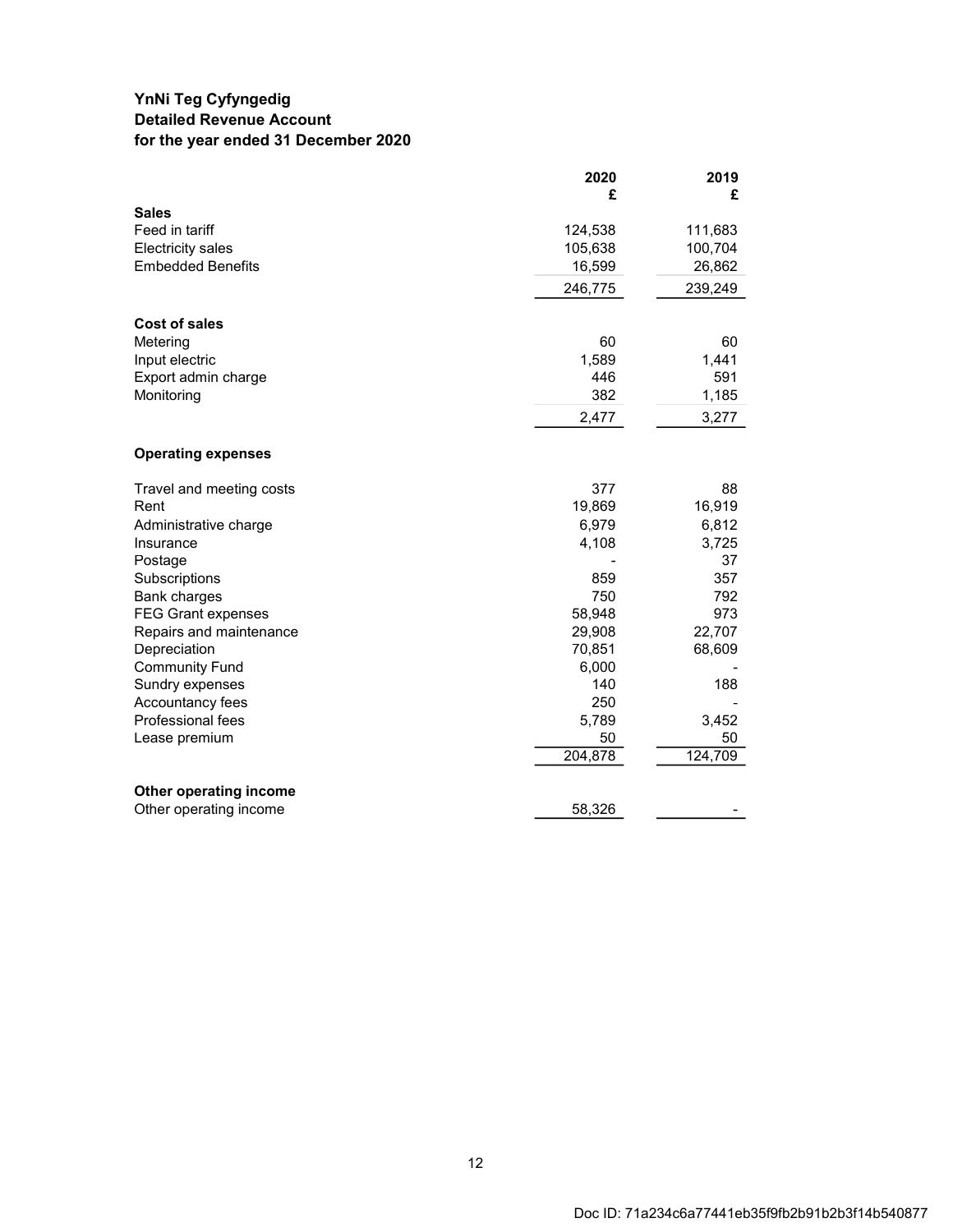# **V** HELLOSIGN

| <b>TITLE</b>                   | Ynni Teg 2020 accounts for signature     |
|--------------------------------|------------------------------------------|
| <b>FILE NAME</b>               | Ynni Teg 2020 FINAL accounts to sign.pdf |
| <b>DOCUMENT ID</b>             | 71a234c6a77441eb35f9fb2b91b2b3f14b540877 |
| <b>AUDIT TRAIL DATE FORMAT</b> | DD / MM / YYYY                           |
| <b>STATUS</b>                  | • Completed                              |

## Document history

| <b>SENT</b>   | 09 / 07 / 2021<br>08:40:08 UTC | Sent for signature to Jeremy Thorp (jeremy@sharenergy.coop),<br>Grant Peisley (grantpeisley@gmail.com), Robert Proctor<br>(robert@communityenergywales.onmicrosoft.com) and Third<br>Sector Accountancy (patrick@thirdsectoraccountancy.coop)<br>from admin@sharenergy.coop<br>IP: 79.78.2.227 |
|---------------|--------------------------------|------------------------------------------------------------------------------------------------------------------------------------------------------------------------------------------------------------------------------------------------------------------------------------------------|
| (O)<br>VIEWED | 09 / 07 / 2021<br>11:09:44 UTC | Viewed by Jeremy Thorp (jeremy@sharenergy.coop)<br>IP: 78.150.56.84                                                                                                                                                                                                                            |
| SIGNED        | 09 / 07 / 2021<br>11:10:10 UTC | Signed by Jeremy Thorp (jeremy@sharenergy.coop)<br>IP: 78.150.56.84                                                                                                                                                                                                                            |
| ⊙<br>VIEWED   | 09 / 07 / 2021<br>12:55:36 UTC | Viewed by Grant Peisley (grantpeisley@gmail.com)<br>IP: 31.49.82.188                                                                                                                                                                                                                           |
| <b>SIGNED</b> | 09 / 07 / 2021<br>12:56:52 UTC | Signed by Grant Peisley (grantpeisley@gmail.com)<br>IP: 31.49.82.188                                                                                                                                                                                                                           |